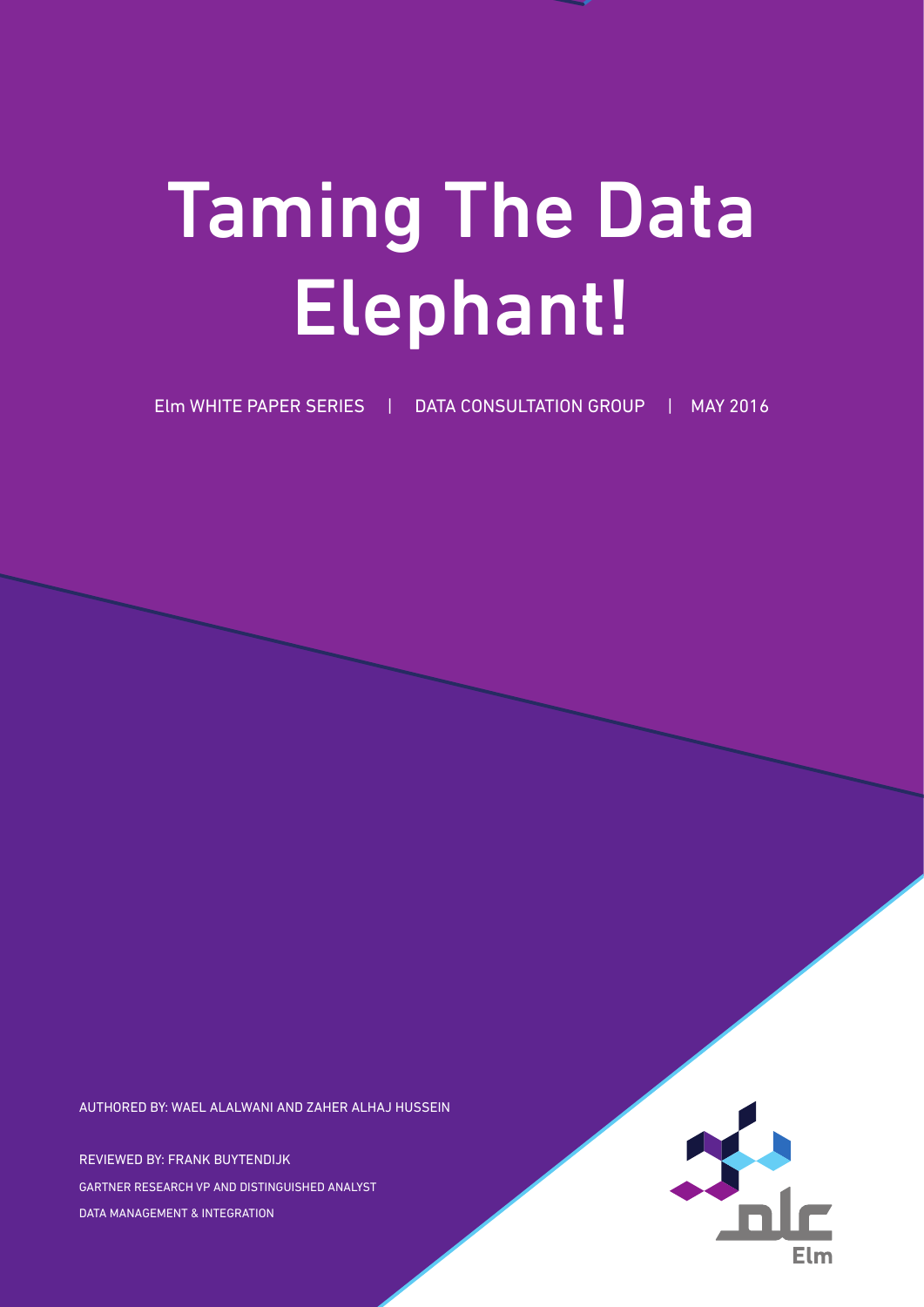# Challenges and Lessons from the Data Frontiers

Discussing the untold story about Business Intelligence and Data Analytics projects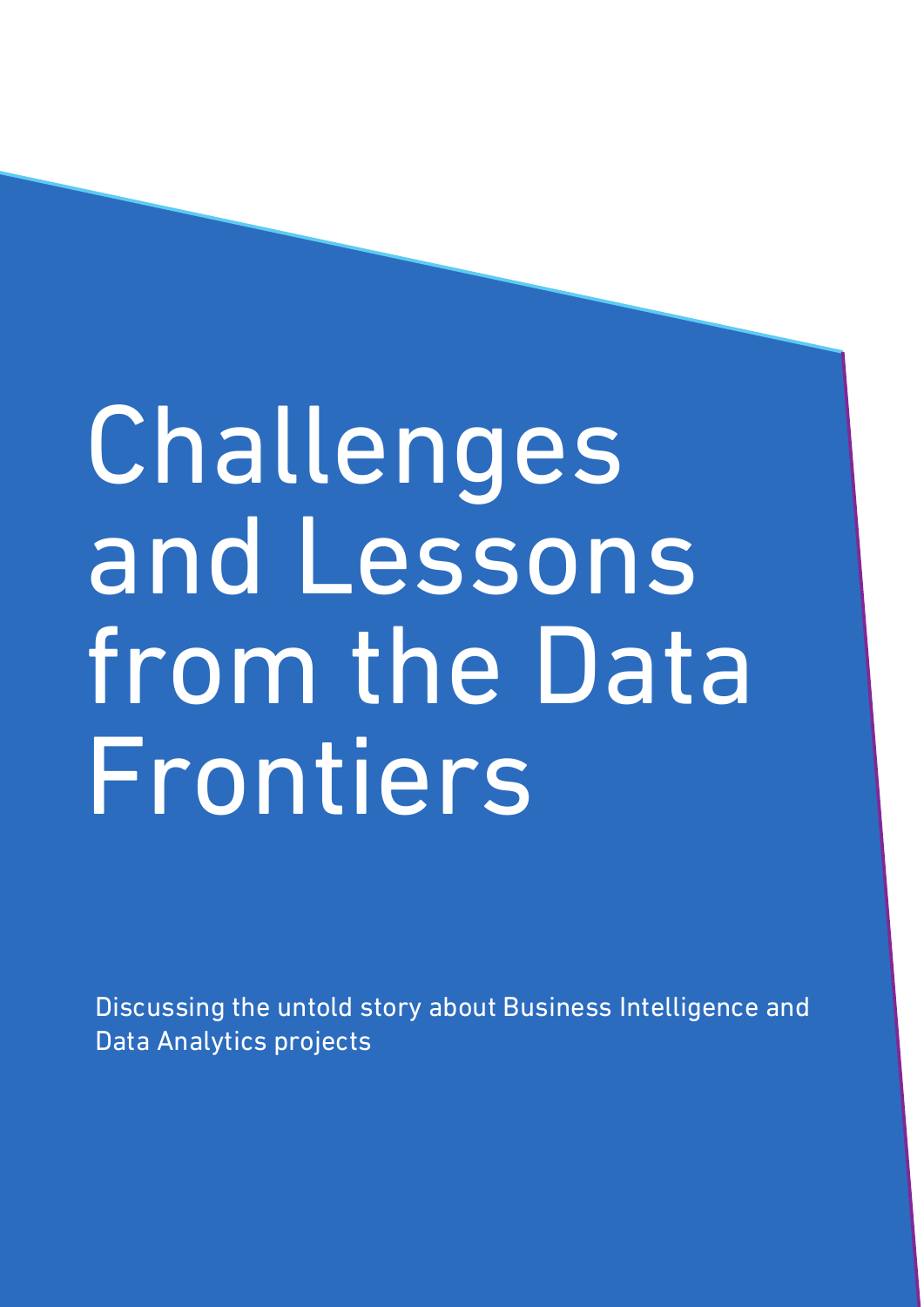### **Content**

| 4  | <b>Executive Summary</b>                                  |
|----|-----------------------------------------------------------|
| 8  | When Bad Things Happen to Good Companies                  |
|    | <b>Flashback: The Original Expectations</b>               |
| 13 | Back to NOW: Uncovering more Challenges                   |
| 15 | Reached the Bottom, Now What?                             |
| 17 | Hope and Enlightenment (What Elm is Doing/Planning to Do) |
|    |                                                           |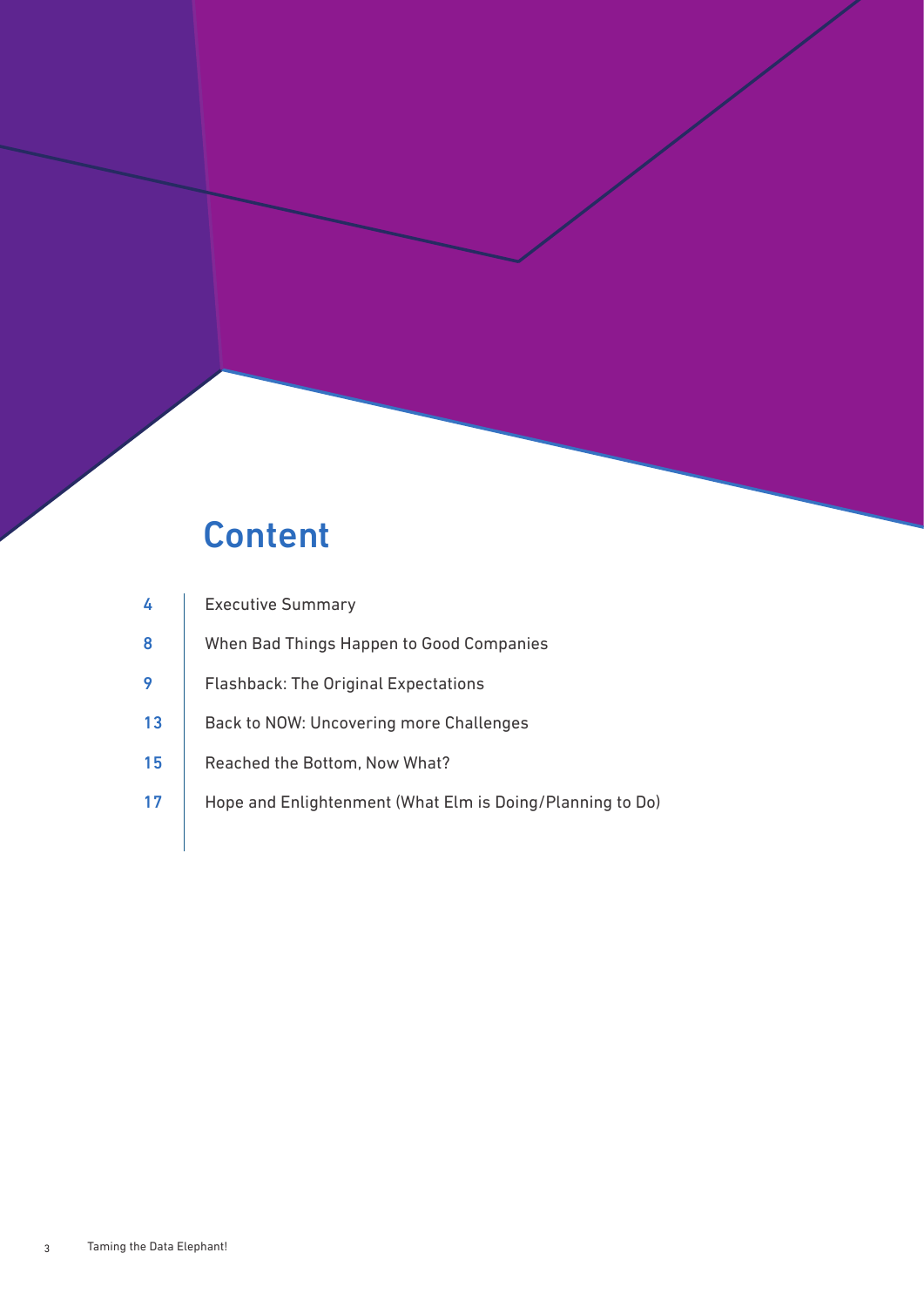### Executive Summary Section 1



In Saudi Arabia, the spending on business analytics software was expected to reach \$62.7 million in 2014, compared to \$51 million in 2013 . The spending is expected to keep growing and exceed \$89 million in 2018.

#### Amount of Data We Generate

The world has generated more than 1.8 Zettabyte in 2011 (1 Zettabyte = 1 Trillion Gigabyte). The volume of generated data massively increased in 2013 to reach 4.4 ZB, and the forecasts indicate that it will reach 44 ZB in 2020. If such data were to be stored in 128GB iPads, the stacked tablets would create 6.6 stacks covering the distance from the Earth to the Moon<sup>1</sup>.

#### Spending on BI & Analytics Software

In 2015 the overall big data and analytics market would reach \$125 billion worldwide in software, hardware infrastructure, and services<sup>2</sup>. Middle East

and North Africa (MENA) totaled \$217 million in 2013 in Business Intelligence (BI) and analytics software<sup>3</sup>. In Saudi Arabia, the spending on business analytics software was expected to reach \$62.7 million in 2014, compared to \$51 million in 2013<sup>4</sup>. The spending is expected to keep growing and exceed \$89 million in 20185 .

This white paper draws attention to a wide range of challenges commonly faced in Business Intelligence and Data Analytics projects. Taking the reader in a journey, the first half of the paper discusses these challenges as a story, portraying a failure that the CEO of a fictitious Company "Food for Us", Mr. Samer, has faced. This occurred while an investment in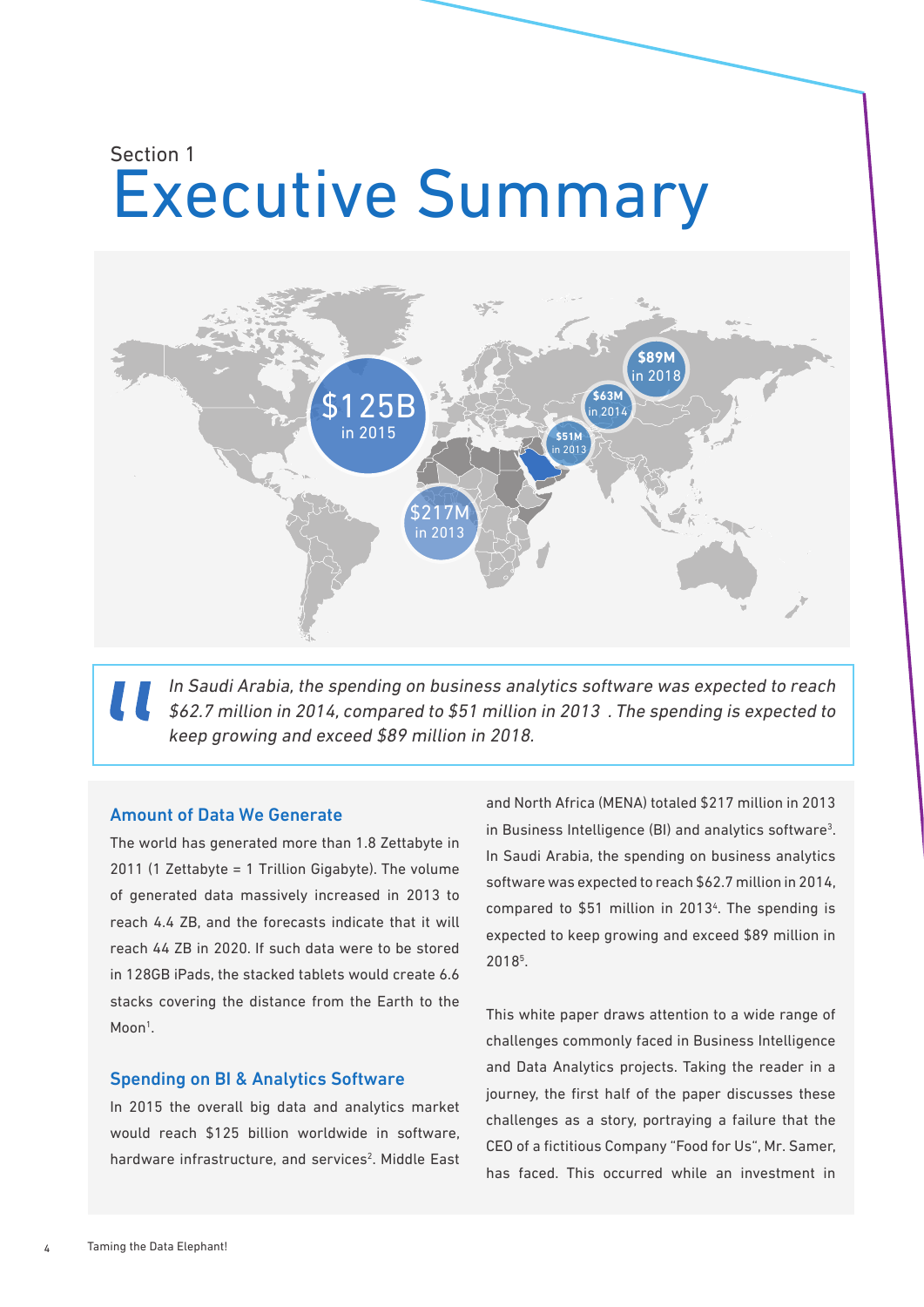BigData initiative at the company was taking place. The failure was the result of many challenges encountered across the strategy, governance, operating model, and data quality levels. In the quest of understanding what went wrong, the second half of the paper analyzes the challenges and ends with Elm recommendations to overcome such challenges.

#### General Takeaways

The white paper presents a set of general lessons to consider:

- 1. Investment in technology alone is not a silver bullet. It has to be supported with effective processes, right people, and reliable data.
- 2. Data culture is not just a fancy concept. According to Gartner, "While 80% of CEOs claim to have operationalized the notion of data as an asset, only 10% say that their company actually treats it that way"6 . Data culture is an essential and evolving ecosystem that should be ingested in any work environment dealing with data. 81% of respondents representing IT decision makers in Saudi Arabia agreed in a survey conducted by EMC that the biggest barrier to dealing with business priorities is cultural barrier<sup>7</sup>. This is why special emphasis was put on the data culture in this white paper.
- 3. Data is a corporate Asset like capital, real estates, and human resources. It is not "IT Stuff". Business must own the data, not the IT.
- 4. Although business should be the main driver, companies should keep an eye on the technological disrupters, which usually change the rules of the whole game and create unimaginable new use cases. The gap between business and technology should be carefully bridges to avoid many challenges.

6. Data-oriented projects like BI act as a magnifying glass exposing problematic work cultures like verbal buy-ins (lack of diligence), crippling politics, unsustainable positivity, etc.

reasoning).

7. There is an utmost importance for adopting holistic, comprehensive, and end-to-end framework when tackling data challenges. The framework can be used for multiple purposes (Diagnosis, Planning, Communication, Technical Evaluation, and Solutions Design). Adopting partial and shortsighted solutions might cause sub-optimization.

extract reliable insights in a blink of an eye. Data must undergo multiple phases of processing and reasoning (inductive, deductive, and abductive

- 8. Training your employees is important, but this does not make them instantly qualified. Patience and the right setup are required. For example, establishing the proper mechanisms to foster continuous feedback loops, open communication, and collaborative work. Co-location is a common practice to achieve this.
- 9. Generic Agile concepts do not directly apply to data analytics projects. Specific tweaks and modified approaches must be introduced. For example, many analytics/BI projects heavily depend on experimentation, making the sprint planning, in its traditional sense, not possible. As a result, it is important to think of ways to integrate such experimentations into the agile methodologies.
- 10. Traditional hiring practices, widely applied in the local market, should be replaced with better ones to guarantee recruiting qualified employees for business and data analytics projects. Some notable practices are: full-day assessments and case interviews.
- 5. Having huge data does not imply being able to
- 11. Administrative and transactional Data alone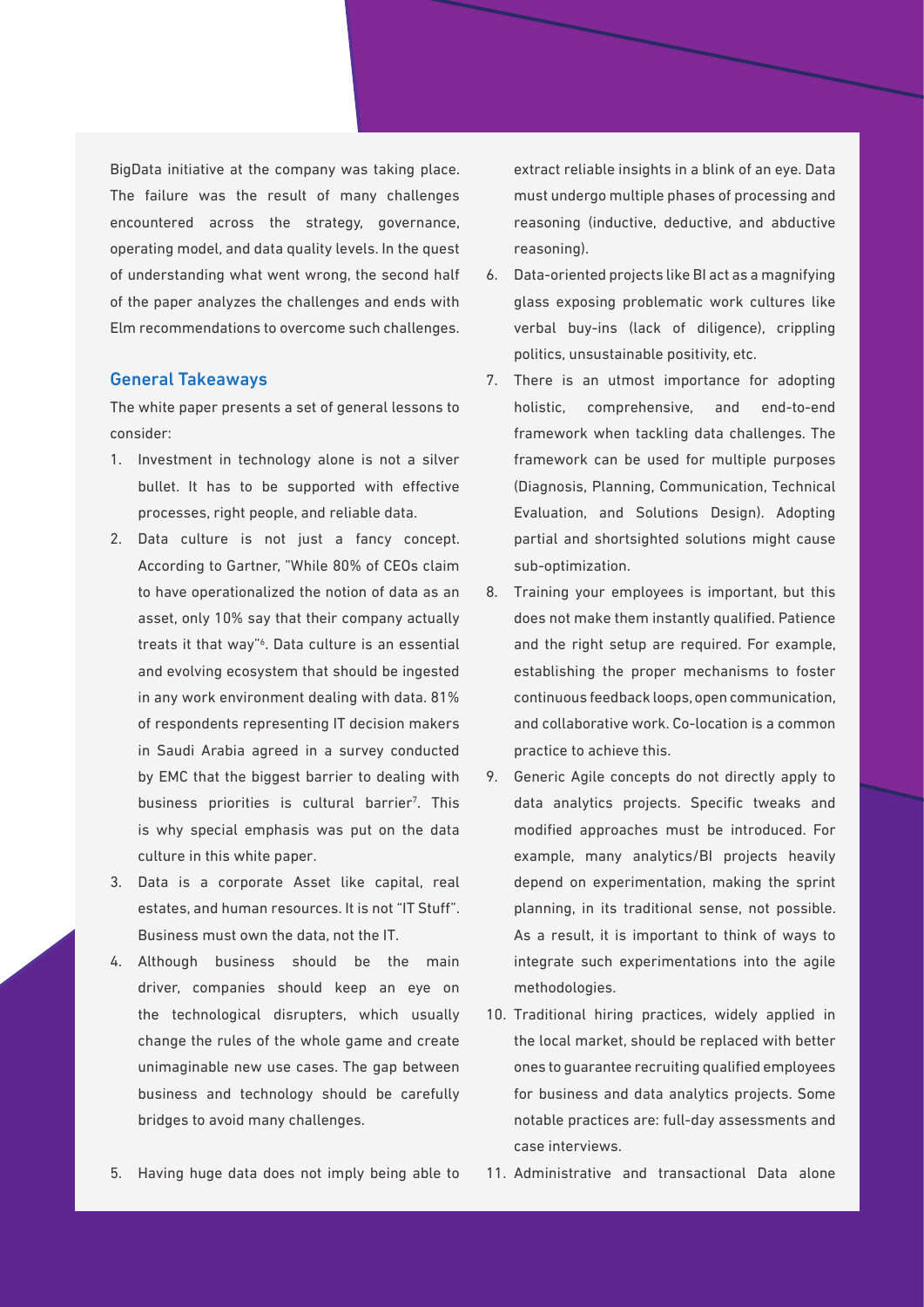will give you good answers, yet insufficient. Collecting data from external data sources whether public, 3rd party, or survey data is essential depending on the questions you want to answer. In global markets, we believe that more than 50% of essential business data will be external in nature.

- 12. Any company planning to invest in BI and data analytics projects must assess the maturity of its data, processes, people, and technologies. Such projects are highly prone to failures if there was a lack of proper preparation and assessment. Companies are advised to take a bimodal approach. According to Gartner, there are two models: Operation (Keeping things running) and Innovation (Exploring the unknown) so "In order to succeed with a bimodal approach, you must start with culture, and specifically create three subcultures — operator, innovator and guardian."<sup>8</sup>
- 13. The breadth of data analytics projects stretches between efforts applied to two ends: data integration and analytics/dashboards/reporting. It is frequent that deficiencies in one end create challenges to the other. This usually results in redundant and non-scalable efforts. It is important to find the right balance and solve the challenges where they should be solved.
- 14. Handling structured and unstructured Arabic data has its own set of challenges, e.g. the lack of proper out-of-the-box data quality knowledge base component.
- 15. Without clear business needs, BI and BigData projects will not bring any added value. Also, they should be carefully studied in order to

know how they fulfill the desired needs. It is not uncommon to hear senior people in the local market mentioning BI, BigData, and other related terms interchangeably without really understanding what each term means.

#### Goals of the Paper

This paper discusses the first step of the data analytics journey at Food for Us Company, which is the BI project and the challenges associated with it. Elm has been part in number of BI projects and has gathered many insights about the real challenges that exist in the Saudi BI market in both the public and private sectors. The challenges related to the local market are not very different from the global market ones, however, their order and scale are somewhat dissimilar and are shaped by specific realities governing the Saudi market. The white paper follows a non-linear story-telling narrative, where all the characters are fictitious.

The paper has the following goals:

- Discuss the common challenges and obstacles associated with BigData as well as enterpriselevel BI/Analytics projects.
- Share insights, lessons-learnt, tried-and-proven solutions, and takeaways for the audience who already started implementing data analytics and BigData projects.
- Engage the audience who is considering investing in BigData projects in a journey where a set of eye-opening points worth consideration will be explained (i.e. getting to know the road ahead).
- Shed lights on the issues that are more relevant to the Saudi market as opposed to other international and regional markets.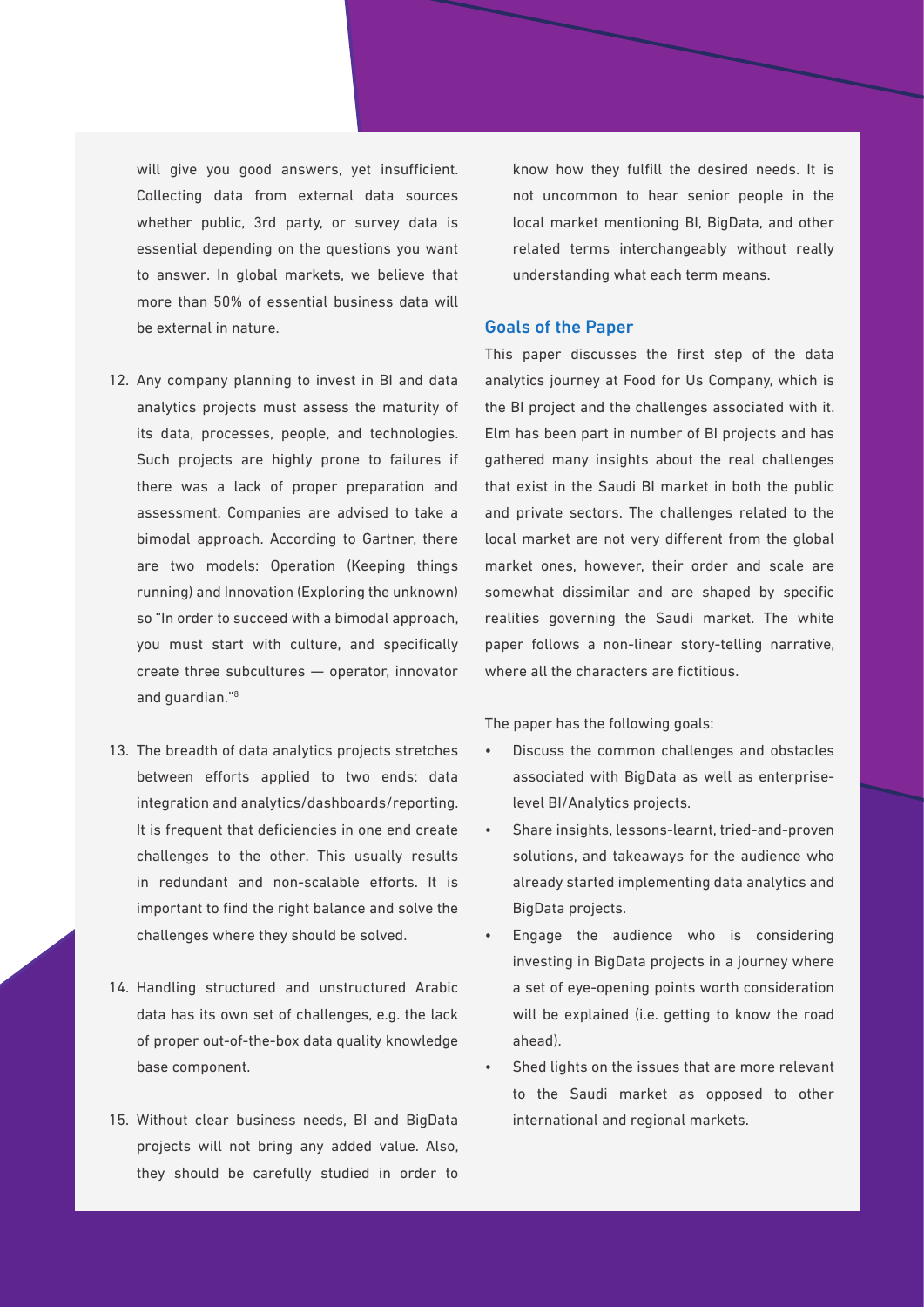The targeted audience for this white paper is:

- Executive IT and Business leaders who are implementing or planning to implement Enterprise BI solutions in their companies (e.g. CIO, CEO, CDO, IT Managers, Enterprise applications managers, etc.)
- Project managers and delivery managers who are in charge of managing sophisticated BI projects.
- IT professionals who would implement BI projects hands-on (business analysts, BI analysts, solution architects, integration architects, lead BI/ETL developers, etc.).
- IT consultants who would get involved as an advisory arm in BI projects.
- BI Vendors and anyone interested to know the challenges of data projects in the Saudi market.
- 1 "The Digital Universe of Opportunities", IDC-EMC
- <sup>2</sup> "IDC Predictions 2015: Accelerating Innovation and Growth", IDC
- 3 "Gartner Says MENA BI and Analytics Software Market Grew 11 Percent in 2013", Gartner
- 4 "ICT-Based Transformation to Lead KSA Government Spending", IDC
- 5 "Spending on Business Intelligence Software Tools in Saudi Arabia will grow rapidly", IDC
- <sup>6</sup> "How to Establish a Data-Driven Culture in the Digital Workplace", Gartner

7 "EMC Survey Reveals Big Data Adoption Trends in Saudi Arabia", EMC. Note that there were very few resources that cover the Saudi Market with respect to such aspects.

<sup>8</sup> "How to Start Implementing the Bimodal Office of the Chief Data Officer", Gartner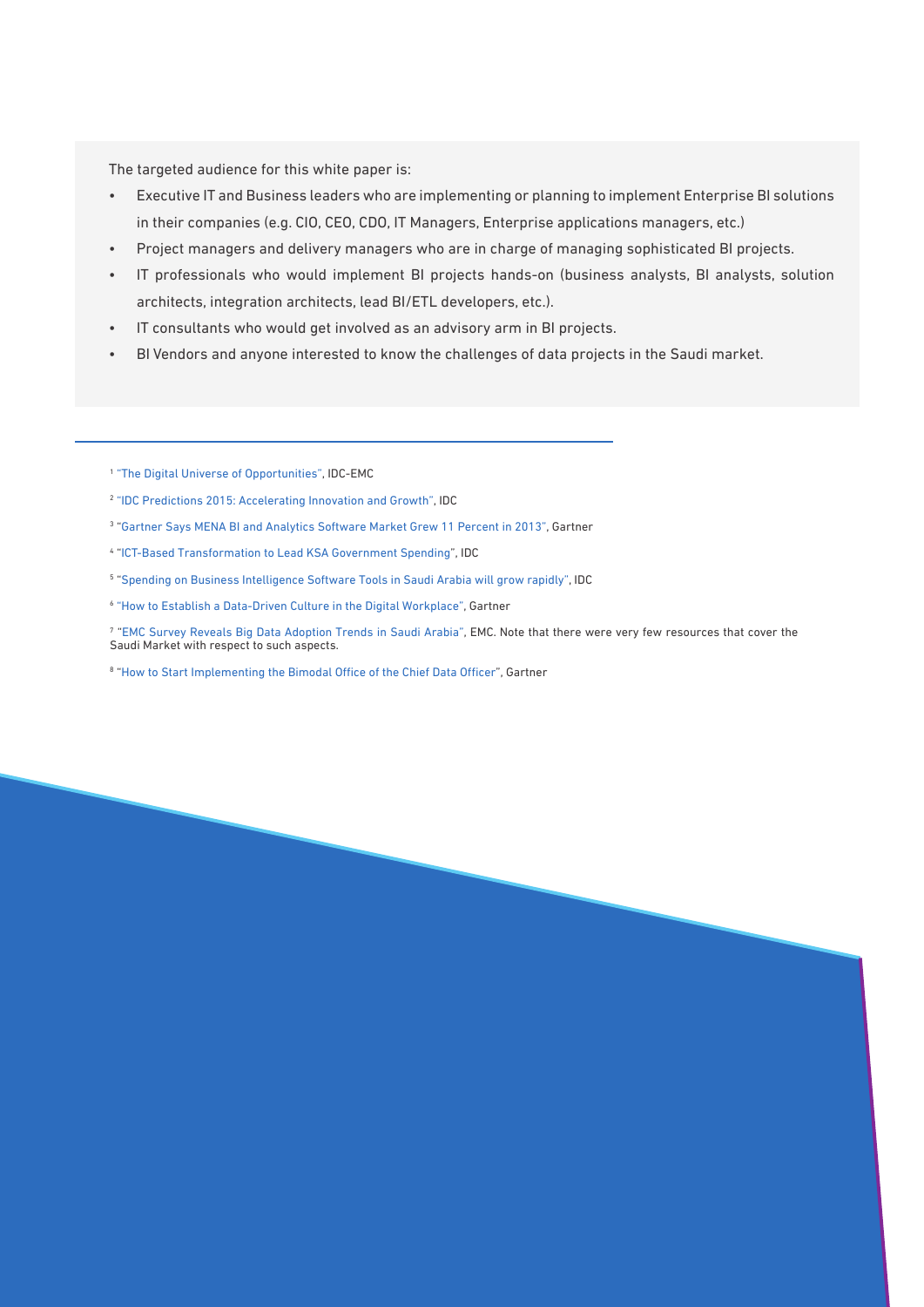#### Section 2

# When Bad Things Happen to Good Companies

For the second time in one day, the chief auditor of the joint investigation committee tried to reach Mr. Samer. As the CEO of "Food for Us" company, a major company in the Food industry, Samer found himself in a devastating crisis, as a serious quality issue was discovered in one of his company's products. Alarmingly enough, this incident stirred the social media up against the company. Consequently, a joint committee was formed by the local Industry and Health regulators to start an investigation to resolve this issue. The company was instructed to submit official compliance reports to the committee.

Unfortunately, the submitted reports contained misleading information. As a result, the company was ordered to pay 5 million Riyals as a penalty. Mr. Samer feels very frustrated after this failure and financial loss.

Samer had a sudden flashback remembering the journey his company went through when he decided to build the BI capability in the company as the first step towards a bigger BigData initiative. He realized that Gartner's famous hype cycle really represents the states that he has been into. Starting with the technology trigger, moving up to the inflated expectations phase, and finally being struck with realities he did not foresee leading him towards the trough of disillusionment. The quality failure happened in a very critical time, when Samer was in the middle of assessing the BI investments outcomes. During this assessment, he believed that he has just uncovered some challenges, and the rest are going to be revealed by the end of the assessment. The following figure describes where Samer currently stands, and under which section each experience will be discussed.



#### Skeleton of the White Paper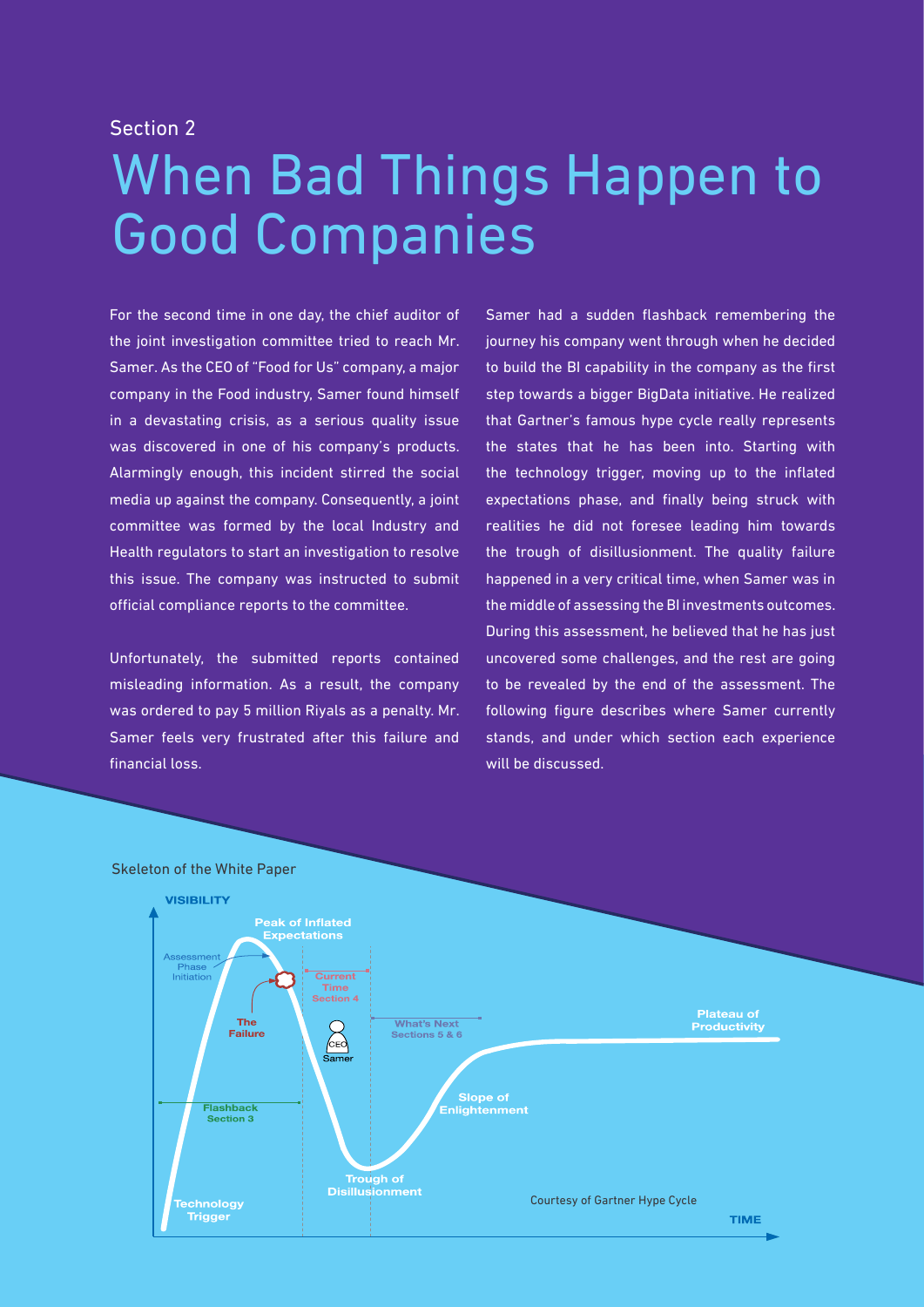Section 3

## Flashback: The Original **Expectations**

#### BI Technology Trigger

One year ago, feeling frustrated from taking all critical decisions based on gut feelings and subjective judgments, Samer was in a meeting with the CIO and Enterprise Architect (EA) discussing the importance of practicing data-driven and fact-based decision making. They realized that "Food for Us" was lagging behind as their competitors have gone far ahead by successfully utilizing BI technologies. So, the EA took the CEO and CIO in a journey around the available technologies and what they can achieve. The EA has been a keen advocate for best utilization of the data as a real value-adding asset.

Afterwards, they started to list the main strategic business drivers to implement new BI system, as the stepping stone towards a comprehensive BigData initiative. As highlighted many times by the EA, the first driver is: current **operational misalignment** between the sales and manufacturing departments

that is causing serious problems as the demandand-supply balance is unattained. The second driver is that the strategic management has no detailedenough analytical information to take **strategic decisions** like: entering new markets, introducing new products, retiring existing products, etc. The last business driver is that the company must comply with many **stringent regulatory rules**, so having correct and detailed reports for compliance reasons is a high priority.

This BI investment was the first step towards richer analytics roadmap (as demonstrated in the chart below) ending with data analytics including diagnostic, predictive, and prescriptive analytics. Samer was determined to embark this initiative as soon as possible.

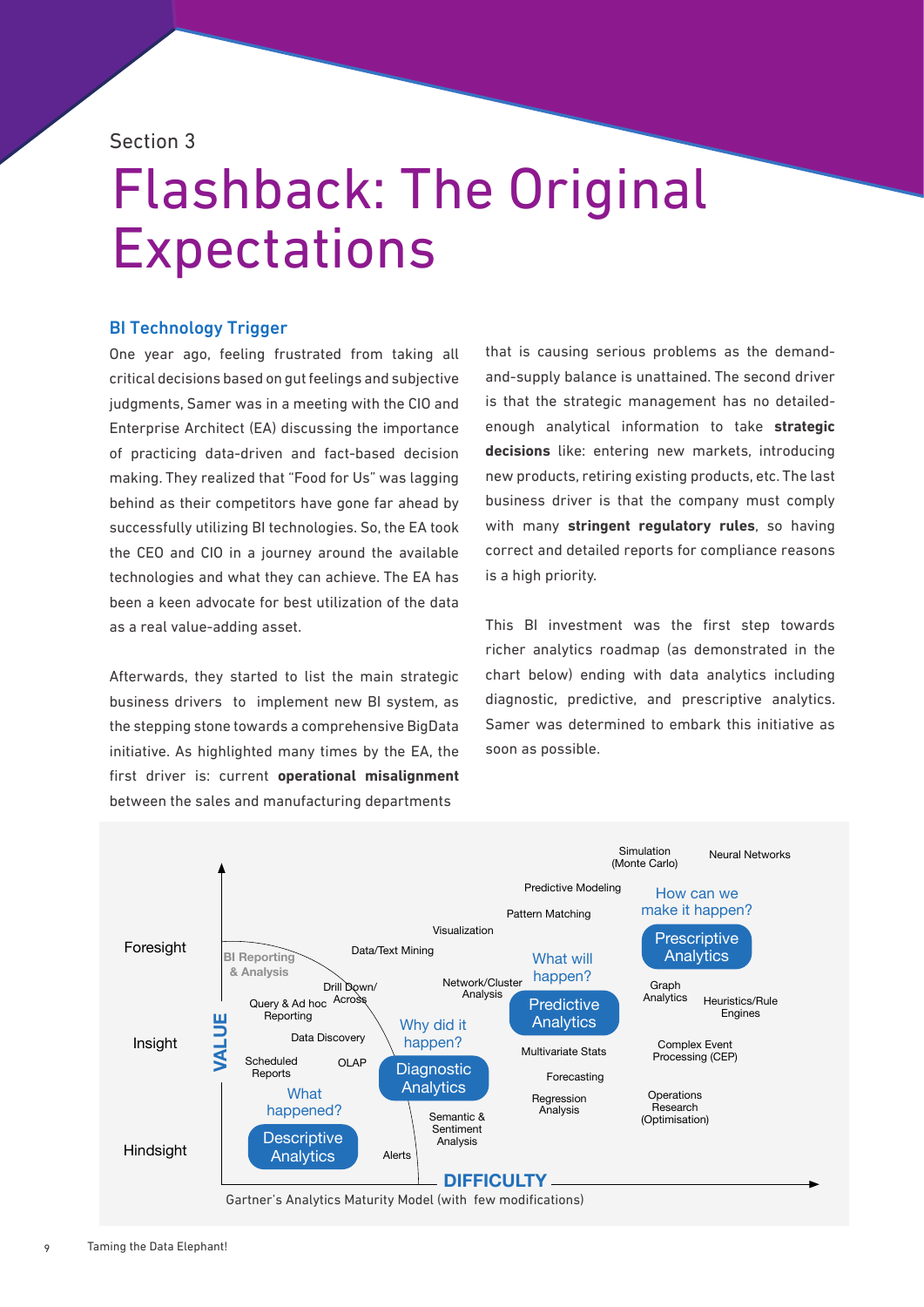#### Rising Expectations

With the executive's full support, the CIO and his team chose the best-of-breed BI tool designated for producing the Key Performance Indicator reports as well as operational performance monitoring, and decision management (e.g. Balance Score Card and Strategy Maps) reports. Samer met all the executives and managers and everyone was very enthusiastic for the project with a wholehearted buy-in.

In a relatively short time, a competent BI vendor started the implementation with huge focus on dashboards design, usability, and the aesthetics of data visualization using samples of real data extracted from the company's internal systems. This took place after identifying the main data sources, which are the ERP Databases, along with secondary sources including social media sites. Everything seemed to work smoothly, and needless to say, Samer's expectations were peaking as the project was reaching its end.

#### 1- The Data Quality Struggle

Believing in the investment he made to have interactive dashboards and periodical reports, Samer started to analyze the reported insights that are directly related to the company's business.

In multiple bar charts, he saw some aggregated values being reported despite that they directly violate essential business rules. Samer asked his CIO about this, and the latter informed him that this is the way data is stored in the products database, and it seems no effort has been made to assess the data against these specific business rules in order to rectify accordingly. Samer then looked at a major trend line chart and was skeptic about how smooth the line was. The data team lead informed him that the data team assumed every outlier as an erroneous value, hence, immediately eliminated. Samer started to become worried after hearing this inaccurate assumption.

"Why can't we see the age groups' distribution of Ha'il on the map visualization? Wait.. and why are there two different 'Jeddah' records in Arabic in the table beneath?" Samer shouted. The Data Team Lead explained that there is missing data for Ha'il, and that the tool they brought doesn't automatically aggregate the slightly-different Arabic city names like (i.e. Jeddah/Jedda). The data team lead also listed many data quality issues they are struggling with, but with little luck. Samer continued to read the recommended actions to take based on the presented information. The actions were suggested by data and business analysts in the data team, but he found them truly misleading as they were based on the information aggregates he just saw and considered doubtful. At this moment, Samer started to lose his faith in the data and realized that with such data incosistency, any decision to be made would be highly unreliable. He was particularly upset because he knew that there was a quality assurance stage before getting such reports and dashboards. Yet, the data quality proved to be problematic.

#### 2- Operating Model Challenges

After a deep retrospective session between Samer, CIO, EA, and data team lead, they realized that the data quality challenge must be the result of other causes, either partially or fully. The operating model, defined as: how the company gets things done; that is the whole processes, activities, rules, and procedures that the company utilize to create, deliver, and capture value, started to become the suspect. Samer delegated the CIO to find out what the causes are (check the next figure to get an idea about Samer's company, some general information, and the organization structure along with the involved teams).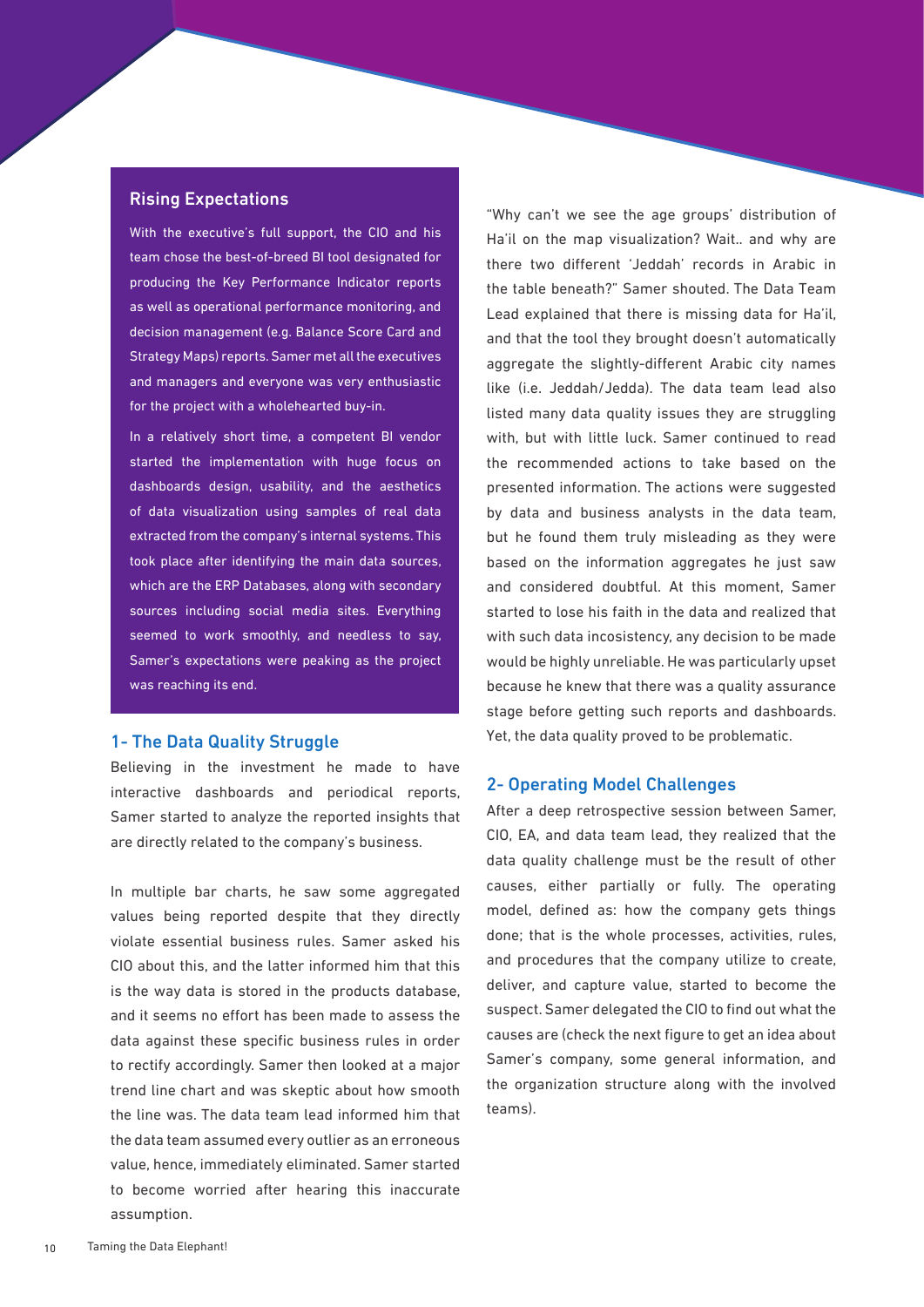#### Company Name

Food for Us, Market Leader in Food Manufacturing

Business Strategy

- Entering new regional markets within 2 years,
- Enhancing new product development innovation to come up with 3 new products every 3 months,
- Improving the responsiveness to the market by enhancing the operational performance,
- Revamping the forecasting capability.

#### Organization Structure



General Information

- Riyadh based (Saudi Arabia)
- Lead manufacturing company in Food industry.
- 5 Billion Riyals revenue
- 10,000 employees
- Year 2015

With extensive investigation, it became apparent that the issues started at very early stages like how the employees enter the data into the applications (i.e. data capturing) and all the way to the report/ dashboard development stage. Moreover, it was realized that the buy-in collected for such BigData initiative within the company from the Business Unit managers stayed verbal and never turned into fully tangible actions. To make things worse, there was a fierce resistance by middle managers to collaborate, as many were worried that such initiative will expose their departments. This resulted in serious disruption to the overall operations and processes. Although the CEO was fully aware of it, the CIO was not really aware of what was happening because the

team used to deliver relatively on time. However after this investigative activity, the CIO understood that the team was operating in an ad-hoc fashion rather than Agile, despite that everyone was saying "we work with agile methodologies". Fire-fighting mode, poor documentation, jeopardized quality, inaccurate analysis, and many more define what adhocism is all about.

When confronted with these findings, the data team (data warehouse and analytics team) confirmed that they are struggling with the operating model in terms of Processes, Technology, Data, and People and an urgent help is required. On the **Process** side, the team did not find generic agile concepts directly suitable for Business Intelligence and Data Integration projects. On the **Technology** level, the team stated that the technical tools were not properly selected to fit their needs and expertise. Moving to the **Data** aspect, the team described how difficult it was to get basic data from other departments, and that everyone tries to make any excuse in order to avoid sharing it like data privacy infringements. Finally, on the **People** side, the team is looking for: support in managing the technical BI vendor that was not properly selected, defining better ways to collect the requirements, and finding the right talents and well-experienced employees. The team ended its debriefing with a very appalling statement that many mangers and deputies in the company do not know what they need, and that their requirements are unclear.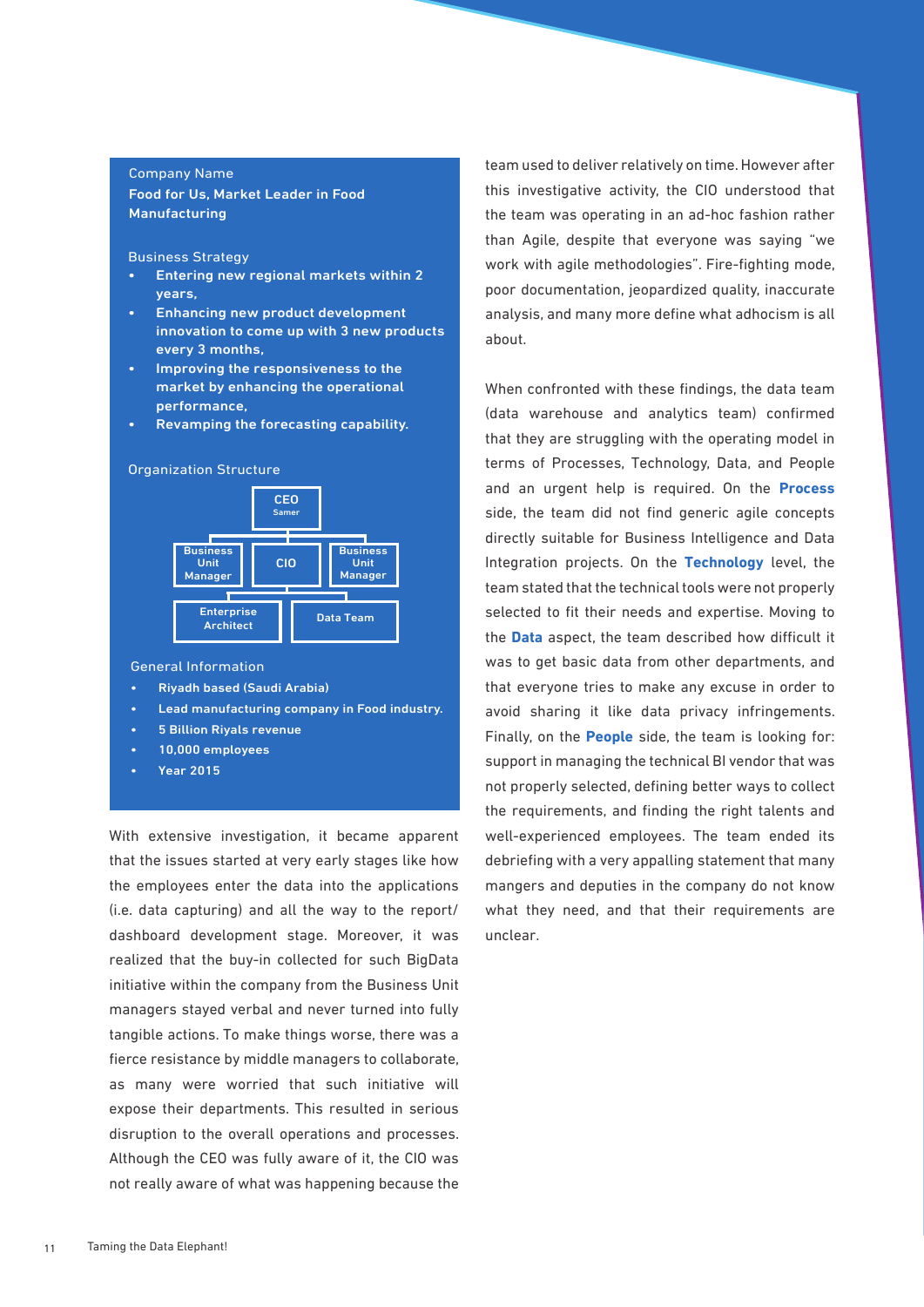#### The Failure

Adding insult to the injury, the failure broke out while Samer and the CIO were in the middle of the BI challenges assessment. A serious quality issue was discovered in one of the company's products, which stirred the social media up, and led the local Industry and Health regulators to open an investigation to resolve this issue. Samer's company submitted some official compliance reports to a committee representing the regulators. Unknowingly, the reports contained misleading information beyond the expected level of inaccuracy that Samer had in mind. He knew the compliance reports have some inaccuracy due to the issues he discovered lately, but he thought it was manageable for these specific reports. He did not realize that the numbers severely conflicted with previous compliance reports as well as general statistics published by the Industry regulator.

As a result, the issue escalated very quickly, and the company was ordered to pay 5 million Riyals as a penalty. Despite the fact that Samer felt very frustrated after this failure and the resulting financial loss, he was highly determined to continue the BI assessment process to uncover all the issues in order to resolve them. Samer still believes in the importance of the BigData initiative on his business, regardless of the associated challenges and hassle.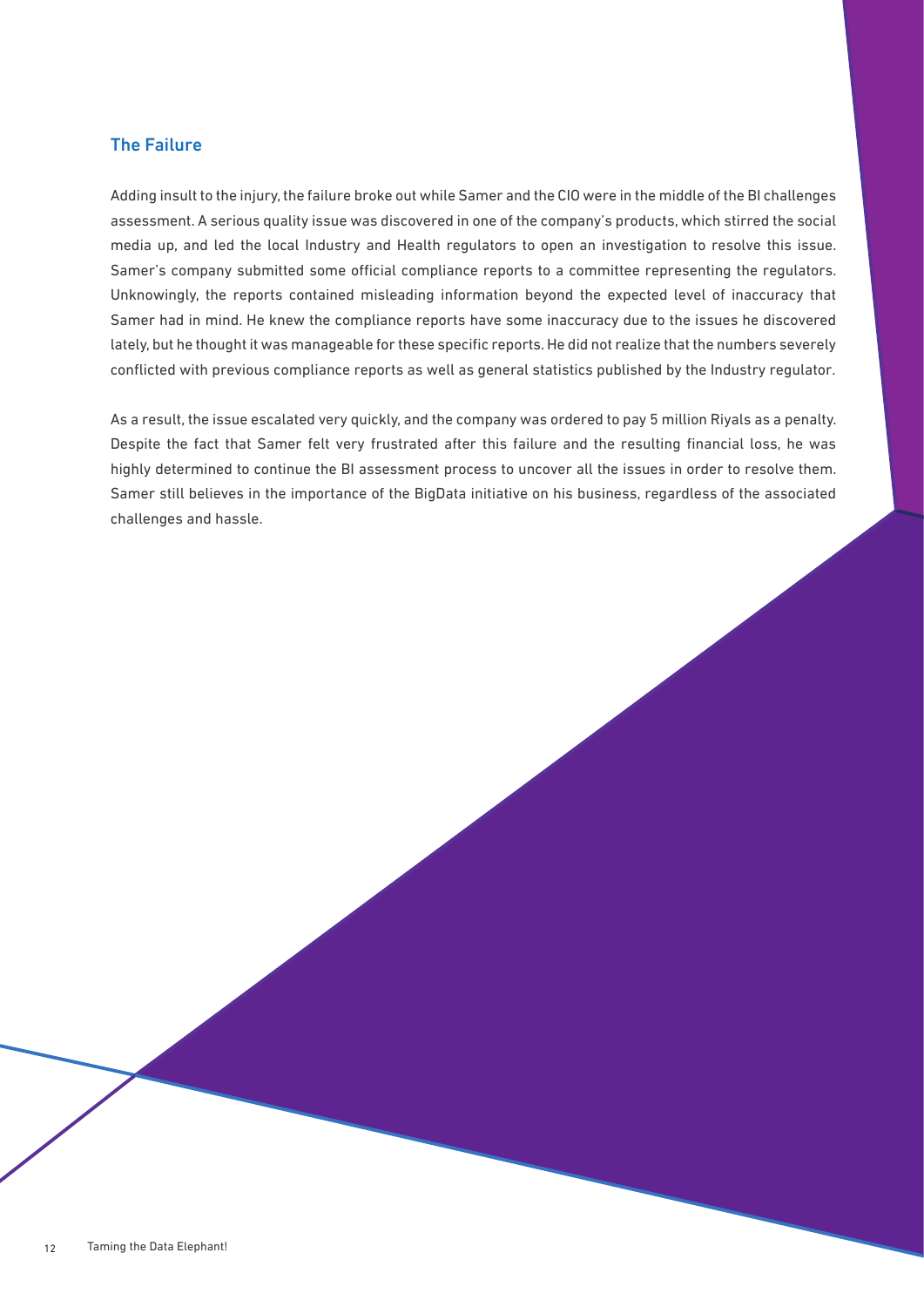#### Section 4

# Back to "Now": Uncovering More Challenges

In the quest of understanding what went wrong, Samer asked the CIO, EA, and Data Team to continue the investigation the challenges that resulted in the current failure of the BI initiative. Samer realized how ambitious his expectations were and how he is now disillusioned and free-falling towards reality. Nevertheless, Samer and the CIO were finding this journey pretty healthy as it gave them deeper insights about the very company they lead and the existing challenges.

#### 3- Governance Challenges

The CIO talked to the Enterprise Architect on whether the data warehouse and business intelligence team is the sole responsible for all this fiasco. But he realized that many major issues are attributed to a higher layer than the operating model, specifically the governance (briefly defined as how the company keeps things in control and how it takes decisions). In an effort he made to identify the governance issues, he pinpointed four major issues.

During the BI implementation, the vendor and data team were struggling to locate the data as the owners of the data were not clear. There was some data that nobody wants to own, on the other hand, there was data that many departments claimed to have ownership over. Furthermore, there were challenges to understand the data in databases, such as the business activities that generate it, and the reason for this. Hence, the second issue is that the business context was missing. The data team had the worst time of their lives during the data collection meetings, as many managers refused to share the data for privacy reasons. Having no data privacy rules or polices in place rendered the discussions with these managers pointless. The fourth issue is that there was a lack in unified definitions of specific terminologies across the company (like customer and product) along with missing universal taxonomies that could make combining insights from different sources possible.

Such issues affected, directly and indirectly, the communication management across the teams and introduced many deficiencies including the lack of proper conflict management and escalation process. This negative impact did not stop here. The impaired data governance affected work culture and created political zones across the teams that disrupted the overall execution progress. This reinforced the CIO's original belief in the existence of functional silos and an ensuing conflicts between the departments in the company.

#### 4- Strategy Challenges

While discussing the findings so far, the CIO informed Samer that he personally finds himself part of the problem because of his limited short-sighted view about data and information. "Information is a business resource that is used in every aspect of a business: it supports the day-to-day operational tasks and activities; it enables the routine administration and management of the business;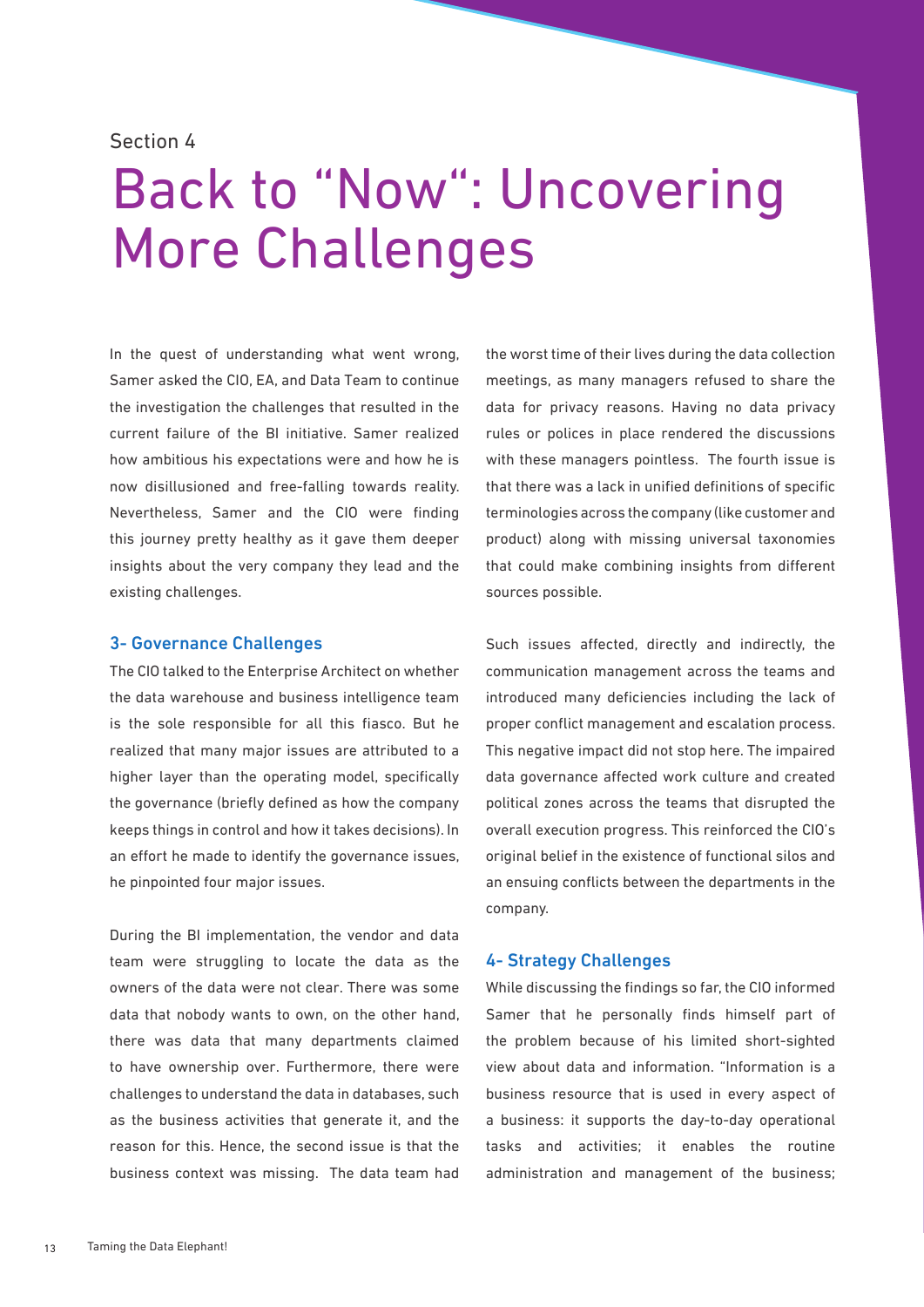and it supports strategic decision making and future planning". Unfortunately, the CIO did not see that coming at the strategic level. He said that while things seemed to be working and achieving gains at the tactical level, an imminent loss at the strategic level was approaching. This is because data and information was not part of business strategy or

strategy imperatives, as everyone was in the rush to start the BI implementation. The implications of such deficiency are: having loosely identified enterpriselevel data needs, treating data as a by-product of technical solution not as an asset, and the lack of data-related performance metrics at the corporate level.

Information is a business resource that is used in every aspect of a business: it supports the day-to-day operational tasks and activities; it enables the routine administration and management of the business; and it supports strategic decision making and future planning.

--www.whydatamanagement.org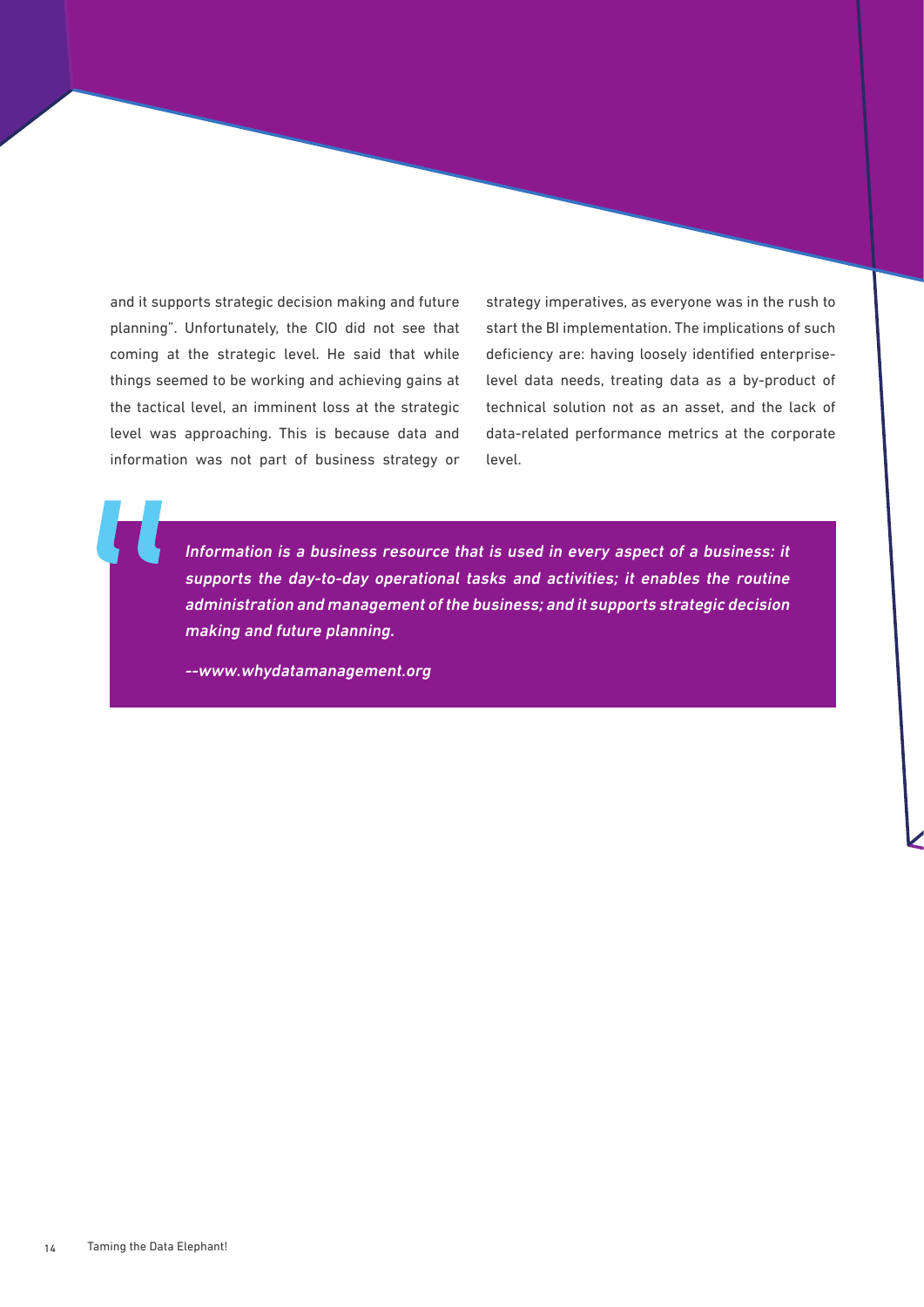### Reached the Bottom, now What? Section 5

Nearly every organization is prone to many of the discussed challenges since they are frequent in any data-oriented solutions like: Data Warehouses, Business Intelligence, Business/Data Analytics, and even Market Research activities. In the story above, Samer gained a holistic awareness about the challenges spectrum that the BI implementation faced. Such challenges are very devastating, and some could be showstoppers.

The reader might have noticed that there are clear interdependence and somewhat causal-effect relationship amongst the categories of the listed challenges. Hence, it is important to understand

the interconnectedness nature of these issues. The poor data quality, for instance, is partly attributed to serious issues in the operating model and the overall processes of the project, which failed to address such data quality issues. Many of the operating model issues themselves were also the result of other difficulties at a higher dimension, which is the data governance. Following the chain reaction, governance could not do any better with lack of serious answers and directions at the data/ information strategy level.

#### **Table A:** The Key Challenges and their Equivalent Categories.

| Category        | <b>Issue / Challenge</b>                                                                                                                               |
|-----------------|--------------------------------------------------------------------------------------------------------------------------------------------------------|
|                 | Data and information are not part of the business strategy.                                                                                            |
|                 | Lack of enterprise-level data definitions for common terms like customer, product,                                                                     |
| <b>Strategy</b> | The lack of data-related performance metrics at the corporate level.                                                                                   |
|                 | Lack of having a horizontal view over of the data management landscape.                                                                                |
|                 | Lack of clear data ownership.                                                                                                                          |
|                 | The business context of data is missing.                                                                                                               |
|                 | Lack of company-wide privacy and security policies.                                                                                                    |
|                 | Lack of master data management activities to solve many issues like: defining acceptable value<br>domains and resolving conflicts in multiple sources. |
| Governance      | Absence of important company-wide committees like: data quality and data stewardship committee.                                                        |
|                 | Poor communication management, which make key people oblivious to what is happening.                                                                   |
|                 | Toxic work culture that leads to the formation of political zones/silos across the teams that disrupted<br>the overall execution progress.             |
|                 | Reporting and Collaboration tools used by different users were poorly selected.                                                                        |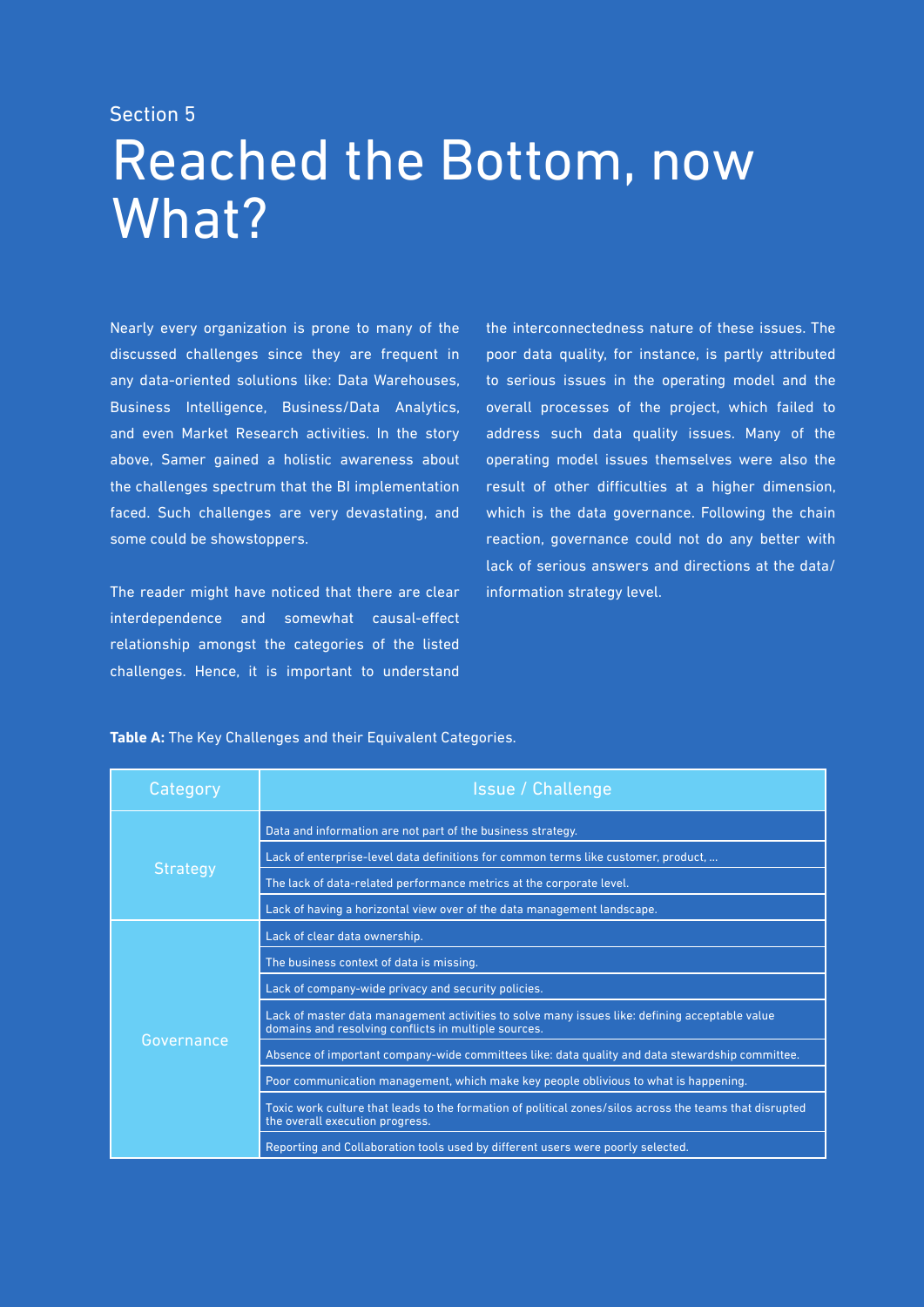| Category               | <b>Issue / Challenge</b>                                                                                                                                                    |
|------------------------|-----------------------------------------------------------------------------------------------------------------------------------------------------------------------------|
|                        | Chaotic and unstructured data gathering process.                                                                                                                            |
|                        | Report and dashboard development activities are detached from proper business analysis.                                                                                     |
| <b>Operating Model</b> | Operating in an ad-hoc fashion rather than Agile.                                                                                                                           |
|                        | Technical solutions selection and management is poorly done.                                                                                                                |
|                        | Rely exclusively on the tools' automated data quality analysis while excluding the analysts' important<br>contribution of running extended analysis.                        |
|                        | Lack of coordination between the data quality analyst, the data steward, and the business analyst which<br>leaves many aspects not being checked at the data quality level. |
| Data Quality           | Improper use of tools to detect any change/update in the data quality of the reacquired data (including<br>full snapshot or deltas).                                        |
|                        | Lack of proper measures (KPIs).                                                                                                                                             |
|                        | Not being aware of the scope of DQ issues and techniques.                                                                                                                   |

#### Characteristics of the Executives at This Stage

People at this stage, which Gartner calls "trough of disillusionment", like Samer tend to live in denial at the beginning. They seek confirmation to their assumptions from the others surrounding them. Misleading diagnosis to what is happening, makes things much worse. Accepting the fact and moving forward crawls slowly into the picture but with fierce resistance towards investing in additional technologies. Some people might rely on their executives and teams to solve the problems and make the change, whereas others realize that solving such enterprise-wide problems requires well-studied plan, and hence seek external consultants/ teams to provide such plans. Each approach has its own advantages and disadvantages.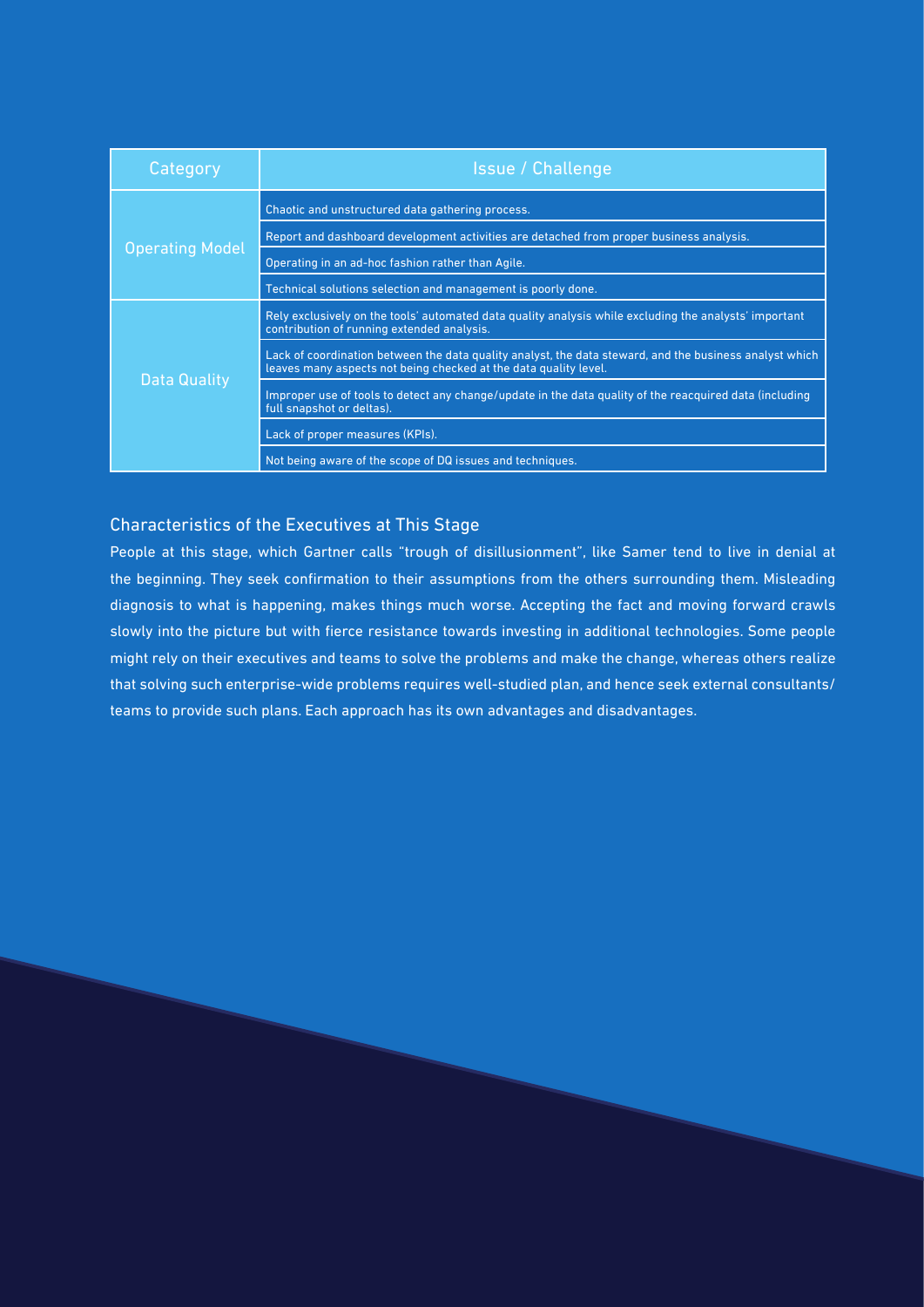#### Section 6

## Hope and Enlightenment (What Elm is Doing, Planning to Do?)

The difficulties that Samer's company faced with its BI implementation and data analytics initiative are very similar to the ones encountered by Elm and many other companies having experience in this kind of projects. The good news is that Elm has dealt with most of these challenges in its diverse projects mainly within the governmental sector. For the few remaining challenges, Elm knows where to start. Generally speaking, Data and Business Analytics projects are quite new in the Saudi market. Here in Elm we are learning, as many other companies in the market are doing. Hence, it is possible to say that most of these challenges presented in the paper demonstrate the realities and difficulties existing in the Saudi market. However, this does not imply that other global markets are immune to such challenges, they do exist there but in different settings and levels.

The importance of this section is that it discusses Elm's findings and general answers to these challenges. This would represent the needed hope for Samer and any analytics troubled-soul to move to the next level, i.e. the transition from the trough of disillusionment towards the slope of enlightenment. It is important to note that the paper is not providing detailed solution to every challenge because we believe that solutions must be tailored to match each company's situation, which is not possible in the paper scope. Rather, the paper provides general solutions and practices following top-down order, i.e. from strategy, governance, operating model, to data quality. While it is always preferred to have top-down sequence when resolving the challenges, we know that it is not always possible. As a result, we decided to keep some challenges that would have been eliminated in response to higher-level resolutions

#### Data Strategy

Data Governance

Data Architecture Management

Data Modelling & Design

Data Development

Data Operations Management

Reference & Master Data Management

Data Security & Privacy Management

Metadata Management

Data Quality Management

Data Integration & Interoperability

Content Management

Elm Data Management Functions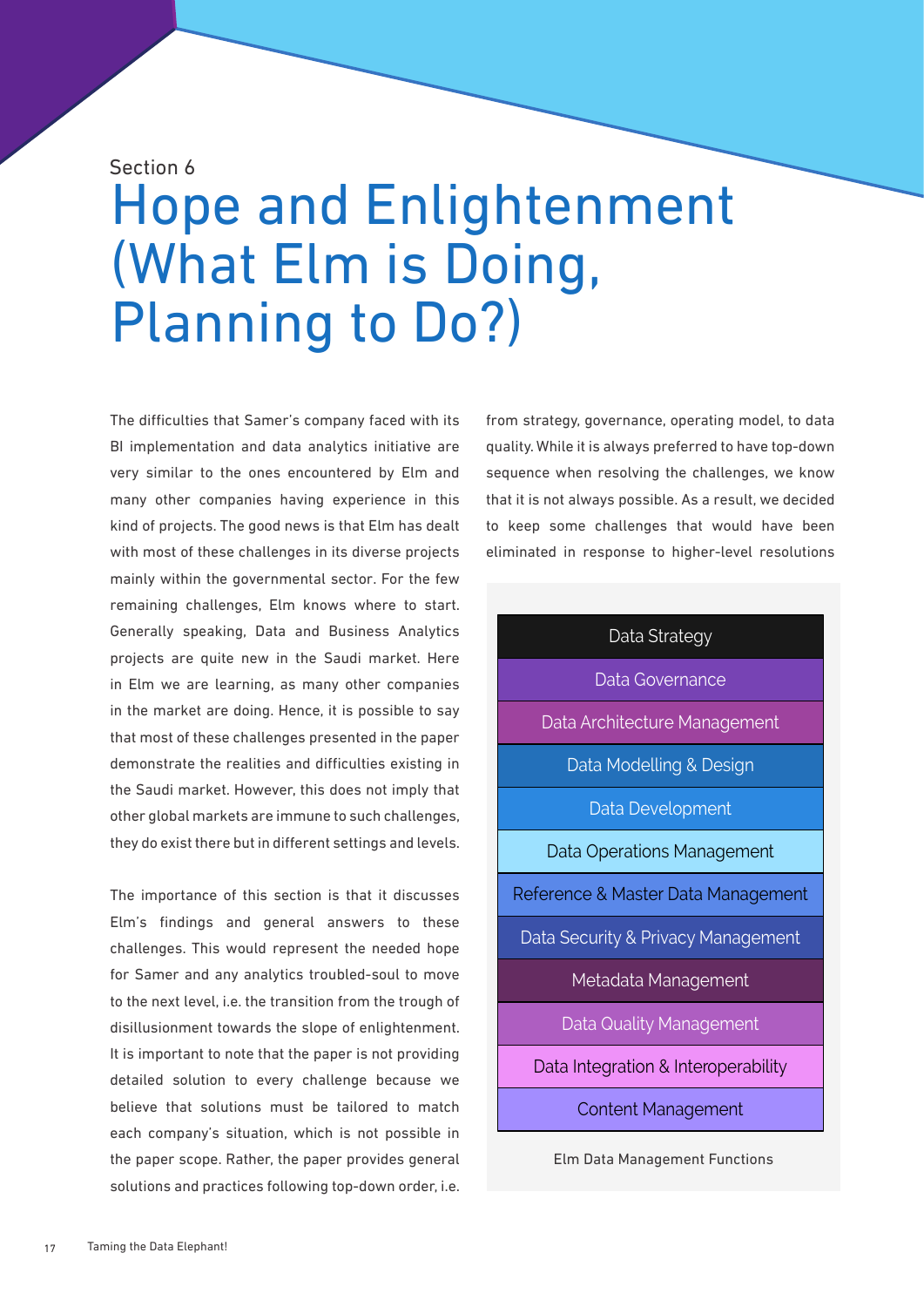visible so that the environments where a bottomup approach is better would still consider them. We believe also that by just opening the reader's eye to specific challenges, the paper would be fulfilling its objective.

#### Data Culture: A Desirable Prerequisite

As illustrated in Table A (section 5), the BI and analytics challenges fall into the following categories: Strategy level, Governance level, Operating model level, and Data Quality level. Although the last level could be considered as part of its preceding level, it is better to keep it separate to emphasize its importance. Solutions to these challenges could be implemented in both directions: top-down and bottom-up. However, such enforcement requires a powerful motivation to keep it intact. Elm believes that to have an everlasting motivation, strong data culture must be in place. Change management programs and hiring the right people are highly needed to evangelize this culture in addition to introducing specific changes to the organization structure to support this. Listed below, are number of notable companywide data culture practices that help in building the motivation needed to drive the top-down and bottomup approaches to face the data challenges.

- Building the habit of reviewing daily reports and dashboards as well as reading periodical and annual studies related to the company business.
- Nurturing the practice of always making datadriven decisions even for the small tasks.
- Activating Data Democratization: data accessibility for everyone.
- Performing data and numbers standup meeting.
- Integrating dynamicity and resilience in the work culture.
- Preaching for being practical and reasonable by avoiding planning for the happy scenarios always while ignoring the realities and risks.
- Understanding that data analytics projects progress in phases. So, one should not think of them in a big-bang approach.
- Developing an attitude against dichotomous thinking. So, one shouldn't completely ignore what cannot be completely available in hands or totally unambiguous.
- Adjusting the application-centric mentality, most people have, to give further consideration and appreciation to the data entities.
- Developing KPIs that assess data entry, data quality… and many activities applied on the data to measure its health.



Interconnected relationship between key Data Management Aspects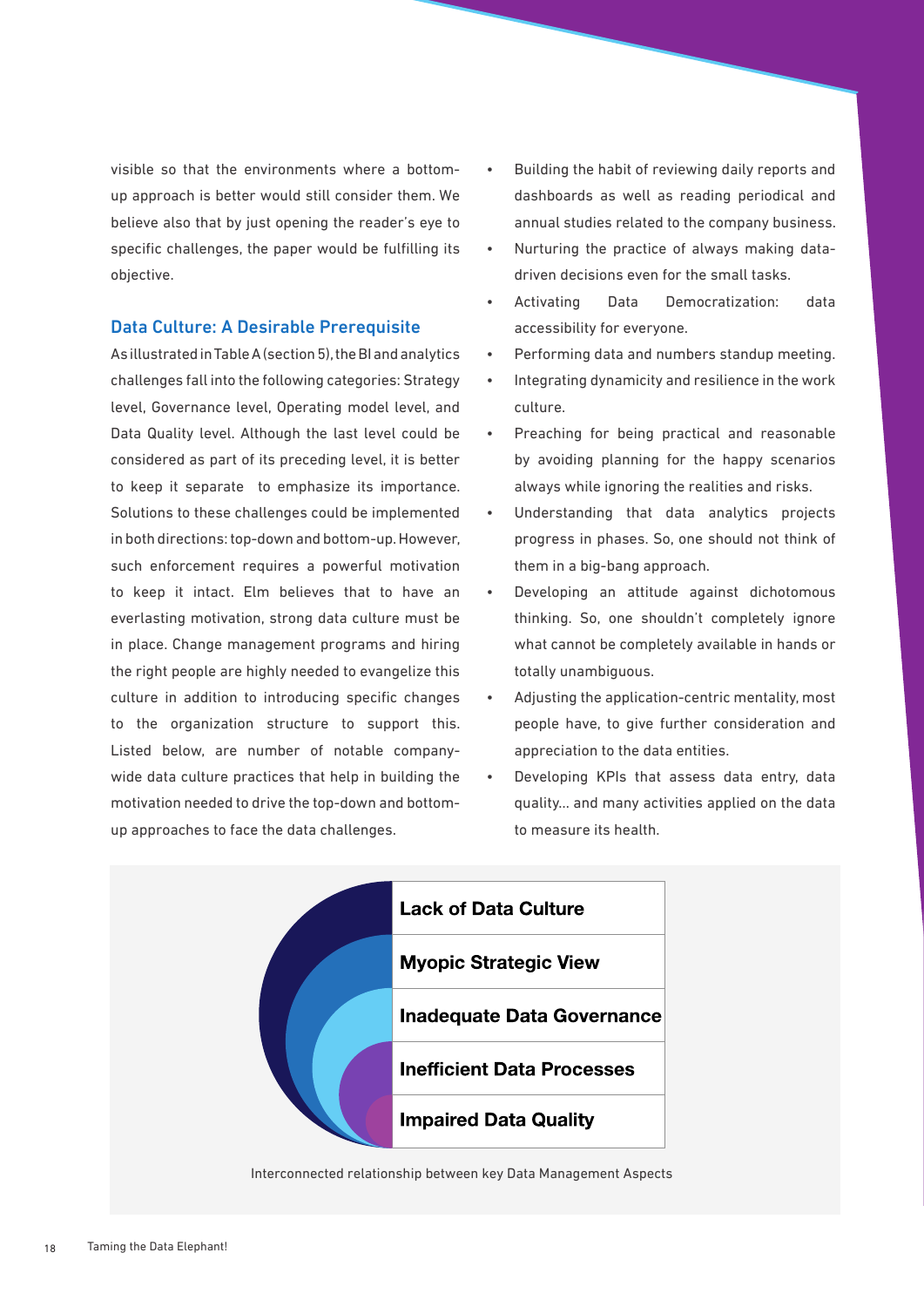### Self Assessment: Why is Data Culture Important?

How beneficial is it to make decisions without being data-informed?

Ask yourself and your team the following questions and compare everyone's answers:



The answers will give you some insights on how key company employees value the data. This is a quick test that just scratches the surface. There are many other data culture health checks and analytics maturity assessments that could be useful to better understand the current situation (check the Additional Reading section at the end of the white paper).

If data culture ever grows to become integral part of the overall company culture, then the company will most likely witness a very flourishing future.

#### Proposed Solutions: Strategy Level

Recalling Table A (in blue pages), there were four BI and analytics challenges at the strategy level:

#### Data and information are not part of the business strategy

Placing data and information gathering, generation, and consumption as part of the business strategy would definitely cascade its importance to the lower layers at the execution level, which will enhance all the data activities. Furthermore, the business strategy must reflect the data/information required to achieve the strategy. That is, the business strategy must highlight the information that would enable the strategy. Moreover, this will make data/information monetization very possible and a promisingly profitable new line of business could be created. It is important to note that, as stated before, these challenges are interconnected. Hence, tackling one of them affects the other and they collectively contribute to enhance the overall data strategy. As Data and/or Information are not part of the overall business strategy, it would be very normal not to have enterprise-level data needs. Defining data needs should be done after extensive topdown analysis for the business strategy (drivers, directives, imperatives, goals, etc.) as well as bottom-up analysis for the data entities.

Lacking strategic view about data can be attributed to that traditional mental model about data by treating it as a by-product of technical solution not as an asset. This is due to having an application-centric mentality where data is just a by-product. Instead, data should be treated like the company's capital, equipment/technologies, and people.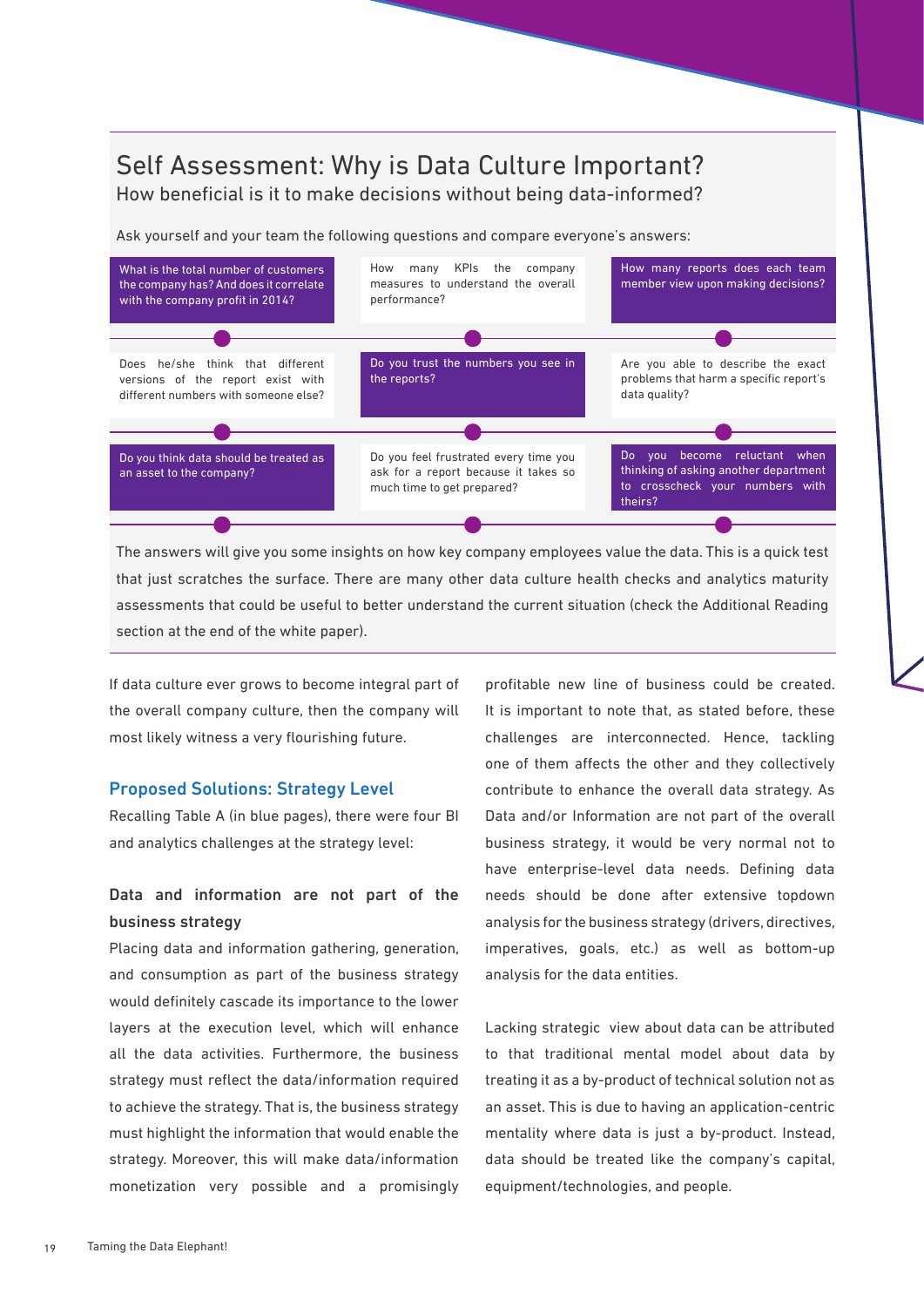Lack of enterprise-level data definitions for common terms like customer, product, …

Having unified definitions for common terminologies across the company is not an easy task. Actually, realizing this fact at a belated stage in the project is tough and expensive. Solving this challenge requires elaborate due-diligence where the key people in the company mitigate any definition conflicts at the strategy level, while maintaining their business function-specific definitions relevant to their units. This also includes defining Business Glossaries or/ and data dictionaries. Eventually, agreements on definitions have to be streamlined all the way to the technical data systems. As a best practice, usually these definitions would be implemented in the metadata repository as business metadata.

#### The lack of data-related performance metrics at the corporate level

One of the major challenges is the absence of data-related performance metrics at the corporate level to assess the health of data as an asset. These metrics would be defined in the metadata repository as operational metadata, which is usually overlooked by most organizations. The CEO and company executives should always be aware of how their valuable resource, data, is performing across different activities, e.g. data quality Completeness, Timeliness, and Consistency.

#### Lack of having a horizontal view over of the data management landscape (thus the full-picture is missing)

Trying to solve data issues, quite often most companies fall into the trap of adopting very shortsighted one-dimensional solutions which tend usually to make things worse in the long term. Most companies will try insular solutions, like deploying new technology stack, hiring new staff/ vendors, focusing solely on one data function (e.g. data quality). Although these remedies might be helpful in the short-term, they would rarely yield long-term benefits. Therefore, adopting a holistic, comprehensive, end-to-end framework that reveal the full sophisticated landscape of data management within the organization is of a paramount importance. Such a tool will empower the organization to assess the current maturity of data management practices, plan the target maturity, reveal the gaps, smooth the communication, and objectively evaluate the technical solutions and designs, to mention a few (check the figure in the next page that demonstrates Elm's Data Management Framework).

Addressing these challenges at the strategy level directly enhances the subsequent activities and drastically increases the success chances of any BI and analytics project.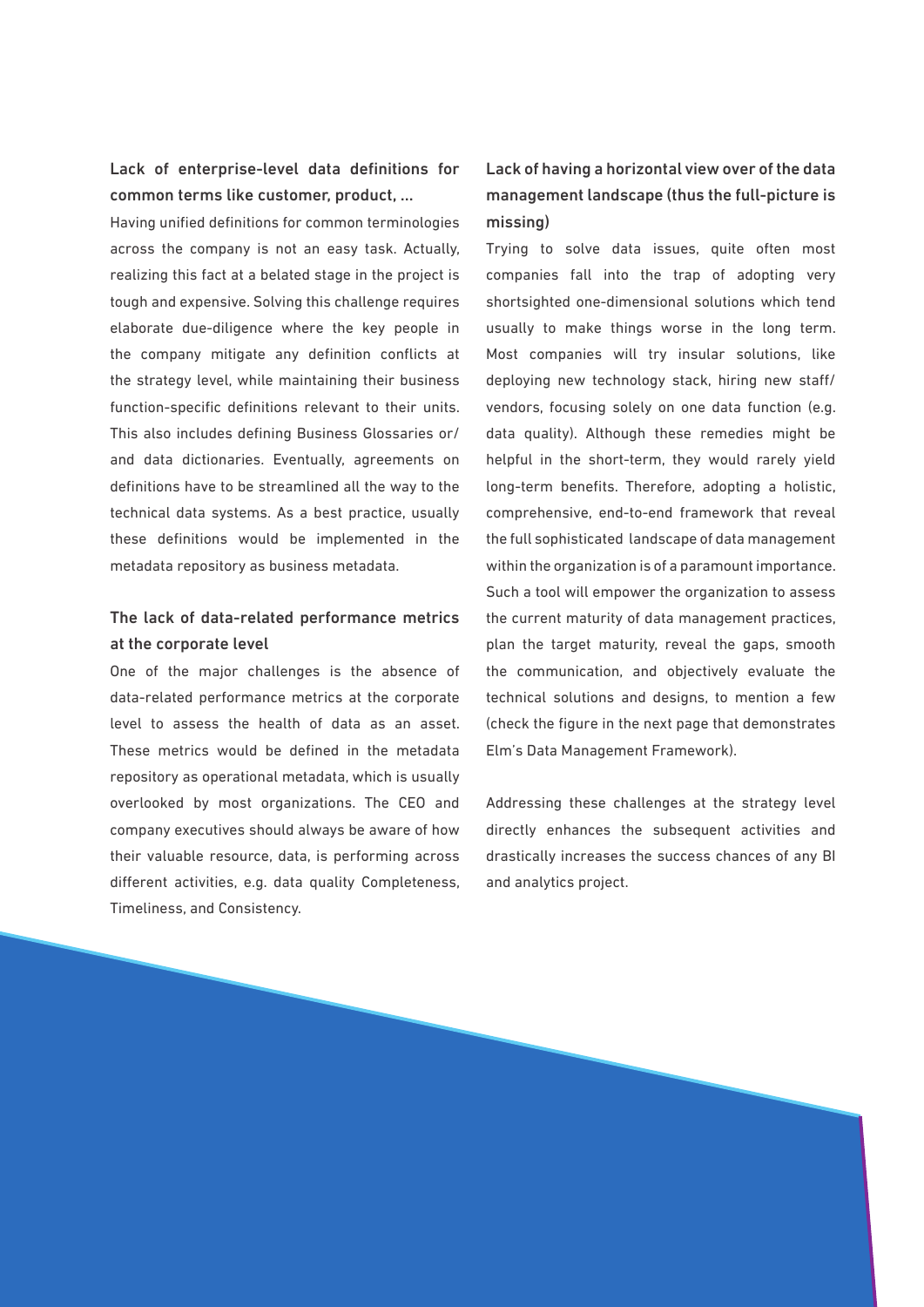#### Proposed Solutions: Governance Level

At the governance level, there are eight BI and analytics major challenges:

#### Lack of clear data ownership

Solving this challenge would require initiating a company-wide program in which data sources/ systems are assigned to owners. The ownership implies managing and being fully charged of maintaining a specific data source on both the technical and business sides (e.g. acceptable range of values entered, modifications on data, business interpretation etc.). Failing to manage the sources would result in being held responsible for any consequences. The information of the data owners and stewards must be published and shared transparently with all relevant parties. This information is subtype of operational metadata. Data ownership program must include conflict resolution and orchestration techniques to assure effectiveness along with data stewardship program to define the actors who can provide support to the data owners.

Having no clear data ownership will naturally result in disparate and shadowy data systems (e.g. Lack of SVOT system Single Version of Truth), which is a clear manifestation of the functional silos problem. The lack of proper as-is assessment before starting such data initiatives is common, unfortunately, and it has severe impact on the operating model. As a best practice and change management tactic, the source of data must be exposed as a technical metadata, using the proper tool (e.g. the metadata repository)

#### The business context of data is missing

Moving to the second challenge, it is essential that people dealing with data should develop business mindset when working with data to understand the business context around it. Generally speaking, BI and data Analytics projects span the IT and business teams. Teams from both sides have to step closer to each other, rather than constantly waiting the other party to exclusively make the move. Hence, developing the business mindset by data team should operate in conjunction with actions made by





Elm Data Management Framework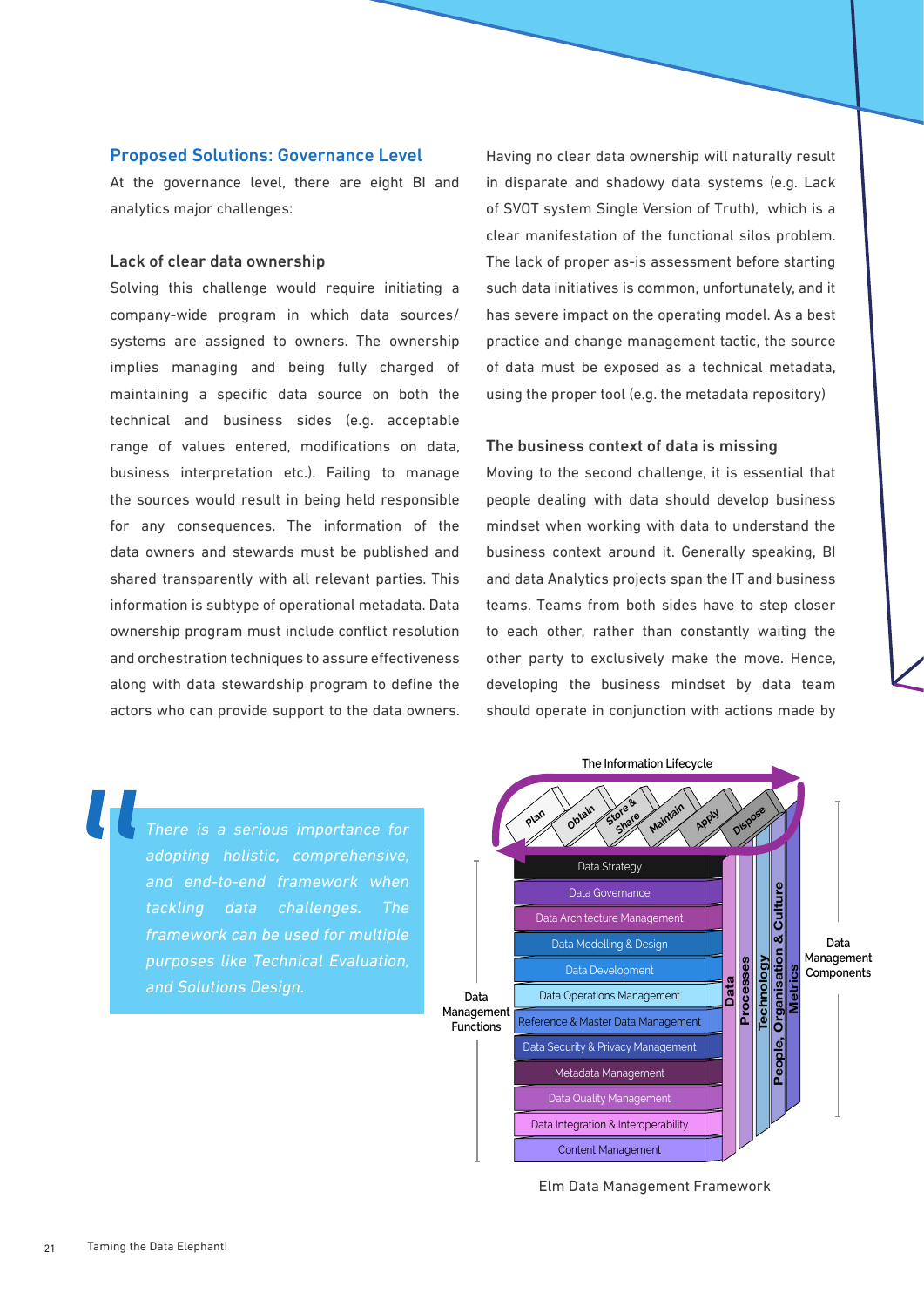the business team to understand the challenges that the data team faces at the first place. Developing the business mindset should also be performed in the lights of an adopted Analytical Framework. The figure below shows the Analytical Framework that Elm recommends. With proper nurturing of the data culture, this process would take place smoothly.

Beside developing the business mindset, it is extremely important to capture and document the business context as business metadata (e.g. business names and definitions of subject and concept areas, entities, and attributes; attribute data types and other attribute properties ) and operational metadata (e.g. Business drivers / goals; Data CRUD rules; Data owners; Data sharing rules and agreements / contracts; Data stewards, roles and responsibilities; etc.). This challenge might require capability enhancements through training to individuals equipped with the suitable mental tools and attitudes. Another important aspect to solve such challenge is to recruit the right people for BI and data

analytics projects. An important insight we arrived to is to avoid using traditional ways of hiring for the capabilities needed for such projects. Assessment days, competitions, challenging assignments, group activities, and many other recruitment techniques should replace the traditional ones. These techniques focus on measuring the problem solving, analytical thinking, critical thinking, conceptual thinking, and teamwork skills, which are highly needed among the team working on these projects.

#### Lack of company-wide privacy and security policies

Despite their importance, security and privacy policies are usually overlooked in the Saudi market. Data is used in an unrestrictive way as long as a higher authority in the company takes the responsibility for allowing this. Only when data gets leaked or any blame is received, the policies are brought back into the picture. This is beside a major mental obstacle that is viewing the data as IT stuff, not as an asset to be managed and protected by



The Analytical Framework Recommended by Elm

(Adapted from "Secrets of Analytical Leaders" by Wayne Eckerson "Technics Publications 2012")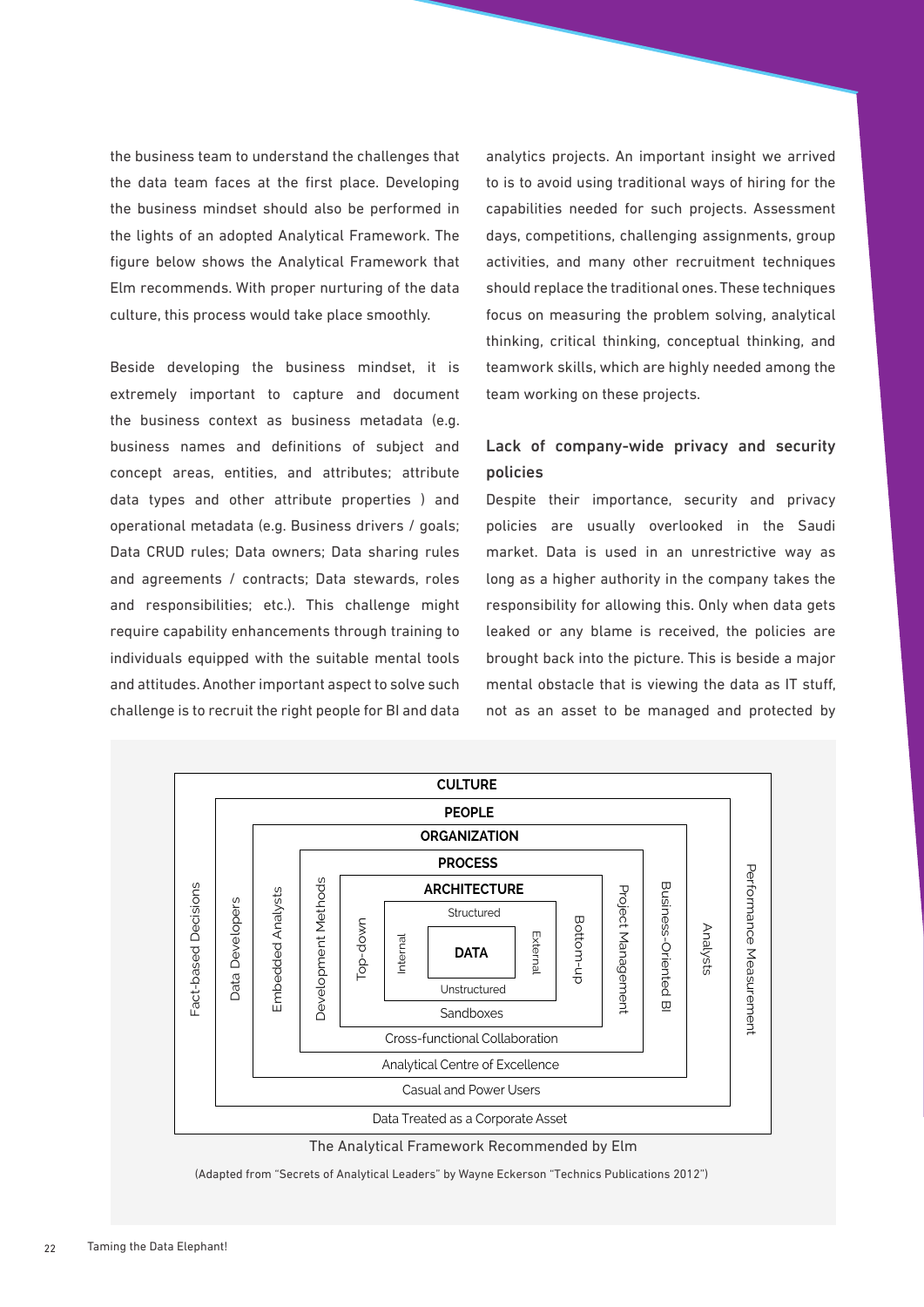the proper polices and processes. It is not an easy job to suggest simple solution for this challenge, since it involves many layers that are specific to the company settings. However, a foundation ground of privacy and security practices covering different states of data (data in motion, data in use, and data at rest) must exist. The practices could be very high level at the beginning but should evolve with time to cover more details. The important thing is that they have to exist at least. Later, enforcing them at the operating model level is as much as important. It is understandable how people usually react to enforcing such policies by considering them as an unnecessary burden. This gets amplified during the busiest day of the projects. But by thinking about the consequences of an accidental data leak, people just hope that such leek does not come, and that they would receive minimum blame if it did. The practical approach to handle such challenge is to roll out the policies in a gradual fashion starting with the easier ones that have large impact.

#### Lack of master data management activities to solve many issues like: defining acceptable value domains and resolving conflicts in multiple sources

Master Data Management (MDM) is a suit of activities applied on the data in order to reach single point of reference. Such activities could be prioritized in a roadmap to start with the most important ones having larger impact on the data. Usually, master data management is not given much care in BI and analytics projects here in Saudi Arabia because many IT and business professionals are not aware of its role. Such a role is, most of the time, understood when specific consequences start to emerge, i.e. at a late time in the project. Couple of these consequences are: 1) when data cleansing activities commence and they lack proper cleansing rules across the disparate data systems in the company, 2) when reports linking to multiple sources have inconsistent values as they are not properly merged. It is important to note that some of the MDM activities could be done manually especially at the beginning. Afterwards, when a maturity level is reached, MDM technical tools could be considered. Part of MDM activities is to define the acceptable value domains for data objects. This is much more controlled if it stayed within the company. However, as we saw in Samer's story, some reports were delivered to the ministries and it was important to present the information in an understandable and actionable way to them. For example, food categories/subcategories in the reports have to comply with the standard categories followed by the ministry. This includes many other standards like job title classifications, addresses, industrial sectors classification, and more. As a best practice, usually these taxonomies would be implemented in the metadata repository as business metadata

#### Absence of important company-wide committees like: data quality and data stewardship committee

In Saudi Arabia, steering and executive committees have a negative reputation. Usually, the committees are looked at as the physical manifestation of bureaucracy. But it is important to understand that there are many decisions related to data that have to be taken by such committees, hence, their role has to be activated. For the BI and data analytics projects, data quality and data stewardship committees are among the most important committees to form. Such committees have to have the right people, decisionmaking methodology, and authority. Similar to data ownership, the information of the data governance bodies and stewards must be published and shared transparently with all relevant parties. This information is subtype of operational metadata.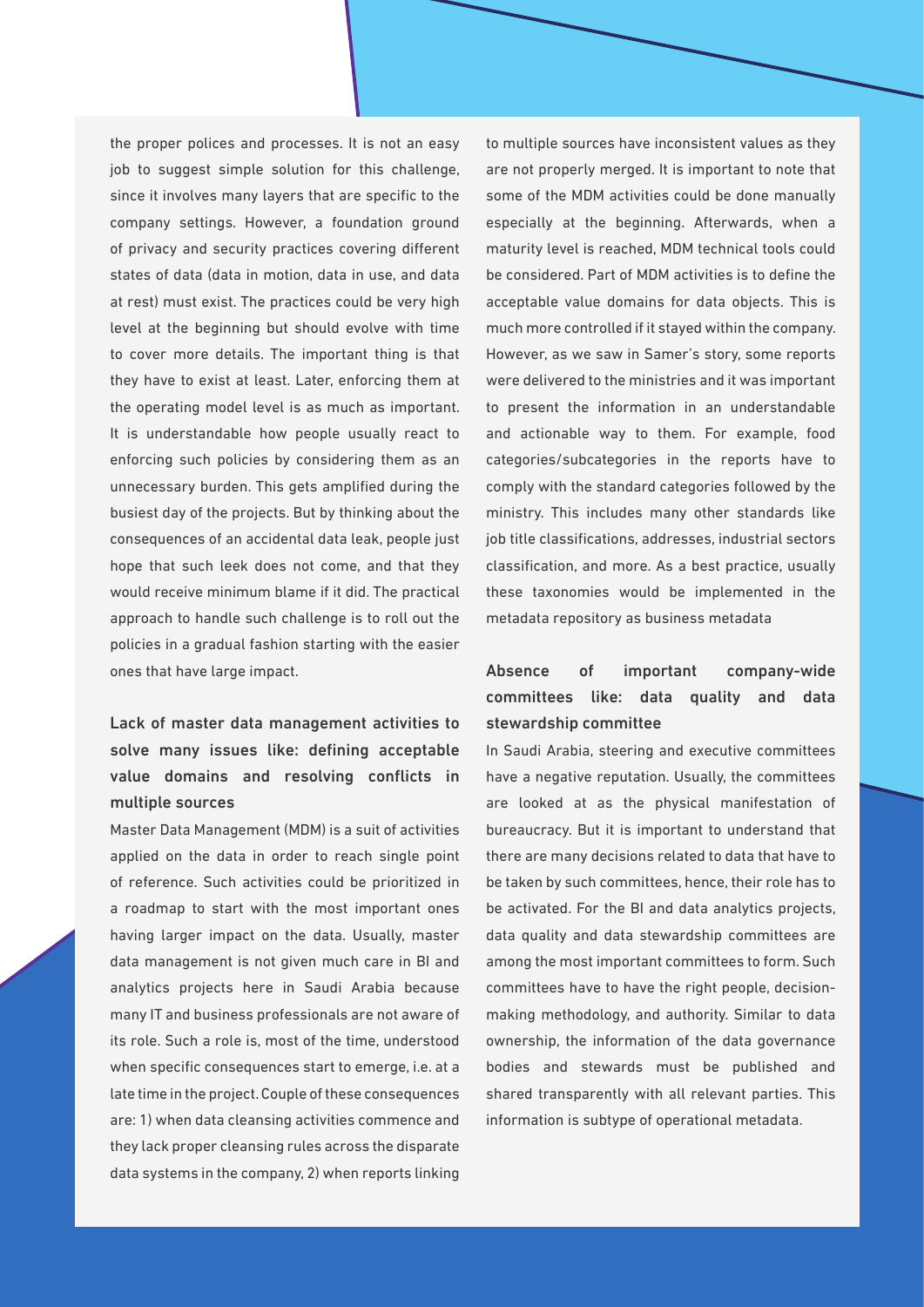Poor communication management, which makes key people oblivious to what is happening As discussed early, BI and data analytics projects span the IT and business teams. This results in potential deadlocks, bottlenecks, and black holes in terms of communication if not managed properly. Such setup might truly separate the management from what is happening between the teams, and disallow the management to act effectively. While improving communication activities in companies differs from one another, embracing the data culture would help a lot in this regard. Also, there are many techniques to improve communication management in the company, but the recommendation is to introduce specific tweaks to them to gain extra effectiveness for BI and data analytics projects. As a critical part of managing the communication well is to proper conflict management and escalation process in place, due to the nature of such projects where high collaboration between the IT and business teams is needed. These processes must be clear and transparent for all relevant users, thus, they would be defined in the metadata repository as operational metadata, which is usually overlooked by most organizations.

#### Toxic work culture that leads to the formation of political zones/silos across the teams that disrupted the overall execution progress

The word toxic is relative and might sound a bit harsh, but the nature of BI project magnifies the unfortunate realities of such culture. Neutralization of this challenge would likely to exist as a result of applied solutions at the strategy level including an ideal utilization of data culture. Nevertheless, the strategic solution must never ignore the execution details at the governance level. In such problematic environments, majority of buy-ins are verbal and usually given for political gains. Since BI projects involve many departments, with the existence of

such work environment execution becomes a real challenge. One normal symptom of such a culture is to witness excessive resistance by middle managers to collaborate and facing difficulties in getting the data from them. the excessive resistance by middle managers to collaborate is very alarming challenge. The company has to understand the motives that each manager has and gain his support, while offering manageable compromises. The latter statement might seem absurd relative to global work standards, but in the local market, politics and personal relations play major role in driving the work dynamics. So in order to avoid any setback caused by such reality, pragmatic thinking is the best to be offered in order to make the project a big success.

#### Reporting and Collaboration tools used by different users were poorly selected

Tools selection at this level must be performed while considering different factors and biases that each team has. The traditional trade-offs (usability, cost…) should be balanced in a way that assures optimal utilization of the tools by different users once acquired. All the teams should be open to discuss many tools' advantages/disadvantages and assess how each tool fit to what they want and need.

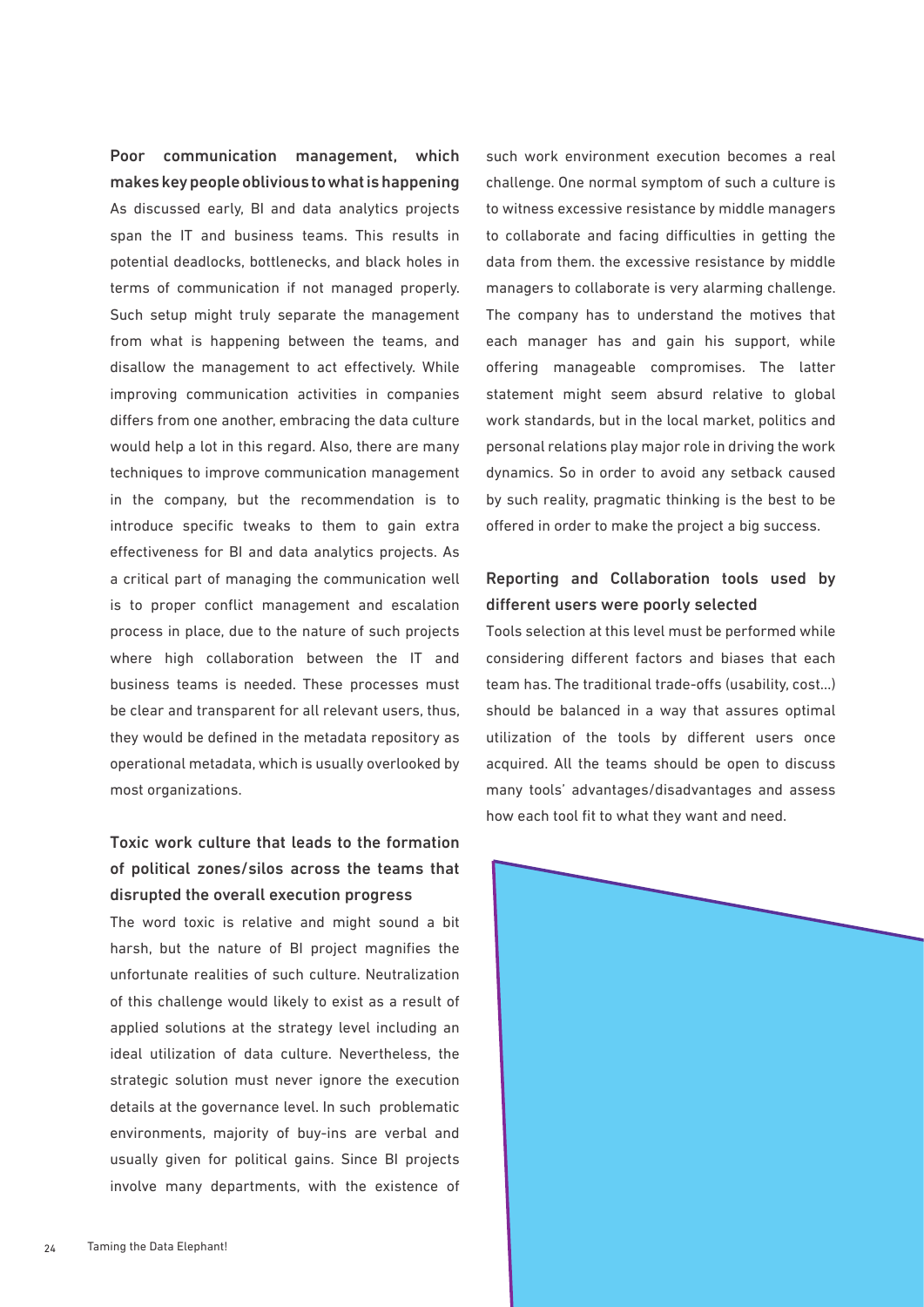#### Proposed Solutions: Operating Model Level

Recalling Table A, the following shows BI and analytics challenges at the operating model level:

#### Chaotic and unstructured data gathering process

BI and data analytics project taps into a wide range of data sources within the company or outside, e.g. social media and competitors reports. Collecting such data must be done carefully with the goal of making the collection process as structured as possible to ease the data integration/consolidation. It may sound obvious, but data gathering output is what the reports and the project output eventually, to a great extent, rely on. The results of lacking the proper attention at this level gets amplified at the report level. Handling this challenge could be done by developing data sharing agreements supported by data feeds documents or SLA across the company departments. This solution assumes that positive actions have been made at the governance level to facilitate it. Data collection becomes more challenging when external agencies are required to provide their data. With this setup, the project governance must be robust enough to handle the extra flavor of challenges coming from outside.

#### Report and dashboard development activities are detached from proper business analysis

This challenge would be truly facilitated if specific actions were made at a higher level (governance and strategy). However, at some cases this is not possible. In such cases, it is important to include in the operating model a robust process that continuously mix business analysts with the data team while creating the reports. BI name implies that business is a crucial part in the reports and dashboards. However, it not uncommon to find BI reports that just show data aggregates lacking the business context that will not help the decision makers in taking better business decisions. This is a challenge that must be addressed efficiently. It is not uncommon for some key people in the company not to know what they need, so their requirements would be ambiguous. This challenge could be addressed with proper data culture in place along with being aware of the strategic goals that the BI and data analytics projects seek to achieve. However, in the environments that lack such a setup, the BI project team should guide, evangelize, and help report requesters in understanding the value of this project and what should be expected from their side.

Operating in an ad-hoc fashion rather than Agile Some employees hide their relative lack of competency by blaming the standard methodologies. Operating under Agile methodology does not imply: less planning, lack of strategic and tactical thinking, over utilizing human resources with redundant and unimportant tasks, doing zero documentation, and working under firefighting mode with no much thoughts on establishing effective processes. This is adhocism at best. Companies that aim to start BI and data analytics projects have to assure how the projects will be developed by the execution arms given they are using the right methodologies. Saying "we do Agile" while practicing adhocism is a hollow slogan and should not be relied on. Even if we want to work using agile methodologies, one has to realize that Agile concepts are not directly suitable for Business Intelligence and Data Integration projects. Some introduced notable modifications like: adding non-standard sprints, additional managing team roles beside the scrum master and product owner, and utilizing pipelined delivery techniques. Moreover, some articles have recently argued that Agility accustomed us to work and think in a taskoriented fashion, but BI and data analytics projects should follow experiment-oriented approach. So, the challenge related to applying generic Agile in BI and data analytics projects should be seriously considered by the companies.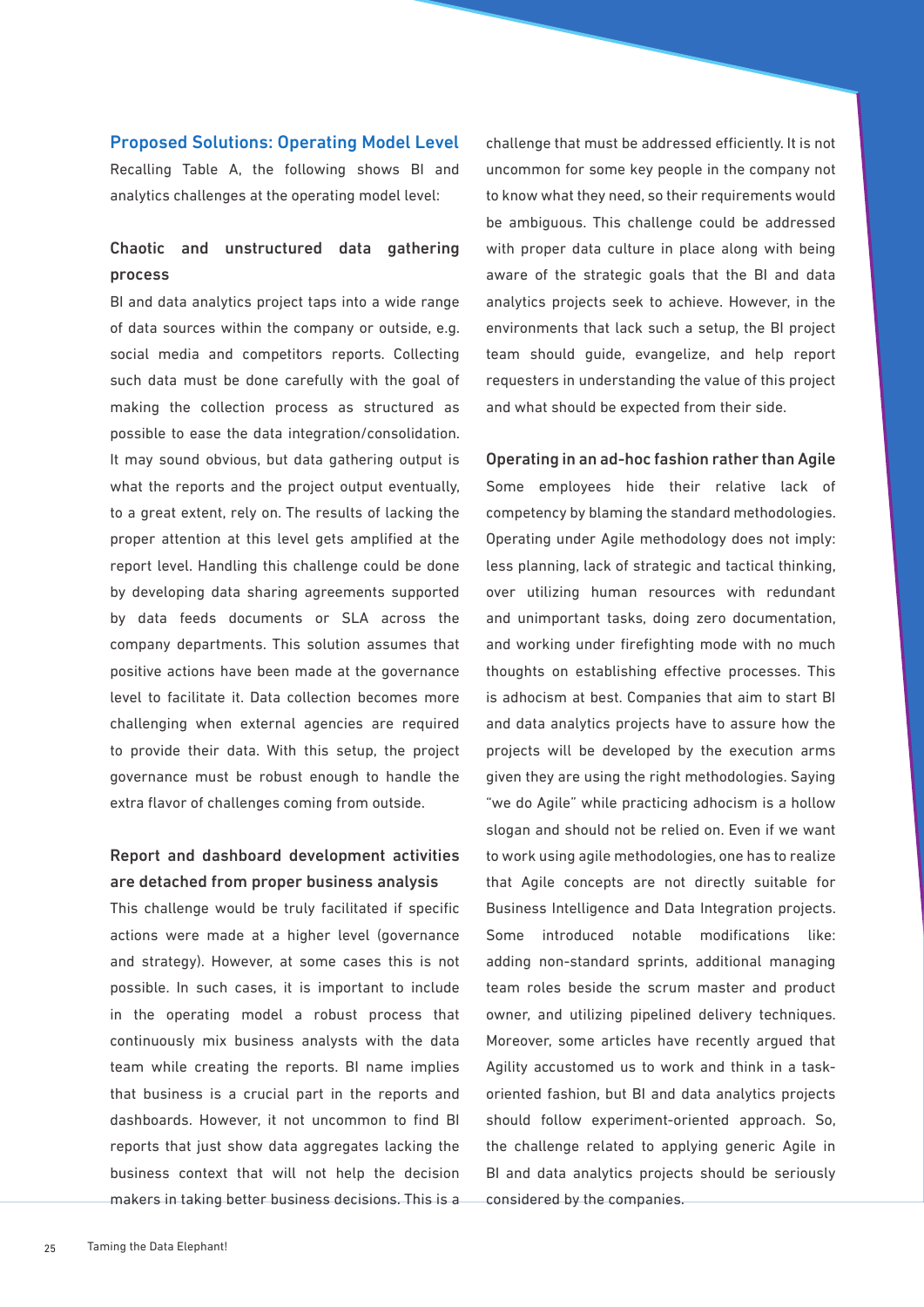#### Technical solutions selection and management is poorly done

Understanding the real business need and then choosing the right technological enabler is very crucial. The tool selection criteria have to be rich enough to comprehend many factors in order for the tool to be very suitable as an enabler and make the financial investment worthy. This includes comprehensive understanding about the realities of the market like: tools availability, local success stories, resources availability, direct suitability to business goals, etc. In addition to this, using published studies like Gartner's Magic Quadrant is useful in the selection process, but one has to be careful to avoid complete reliance on such studies when making the decision. Choosing the experienced vendor is not the only important thing. The hosting company, i.e. the client, must be well prepared to embrace the vendor and facilitate its work on the project especially when defining and integrating mutual processes, roles and responsibilities, planning, etc. Also, to gather requirements, the vendor should be as isolated as possible from any considerations not related to the project, e.g. internal politics.

#### Improper deployment of privacy and security enforcements (including data masking)

No matter how well defined the security and privacy policies are at the governance level, enforcing them at the operating model level is more important. It is understandable how people usually react to enforcing such policies by considering them as an unnecessary burden. This gets amplified during the busiest day of the projects. But by thinking about the consequences of an accidental data leak, people just hope that such leek does not come, and that they would receive minimum blame if it did. The practical approach to handle such challenge is to roll out the policies in a gradual fashion starting with the easier ones that have large impact.

#### Proposed Solutions: Data Quality Level

Recalling Table A (in blue pages), the following shows the BI and analytics challenges at the data quality levels:

Rely exclusively on the tools' automated data quality analysis while excluding the analysts' important contribution of running extended analysis

Data profiling and quality assessment tools apply many types of analysis and checks in an automated way. However, they have their own limitations. There are many types of data quality analysis that require human-based investigation. This is particularly important when checking whether the data violates any documented or undocumented business rules. The data quality analyst has to be driven by curiosity to squeeze the data and discover any quality issues. Besides, the data quality process must be designed in a way that offers multiple feedback loops coming from different activities and teams related to data.

#### Lack of coordination between the data quality analyst, the data steward, and the business analyst which leaves many aspects not being checked at the data quality level

The role of data steward is usually overlooked, despite its importance. The lack of having a person who is fully aware of the business terminologies, standards, rules, metadata, logical model, and content of a data source has a negative impact on the work of both the team and the report consumers. For BI and data analytics projects, such a role should exist because of the essential role it will play with the data quality analyst. In case it exists, proper coordination between the interleaving roles should be considered.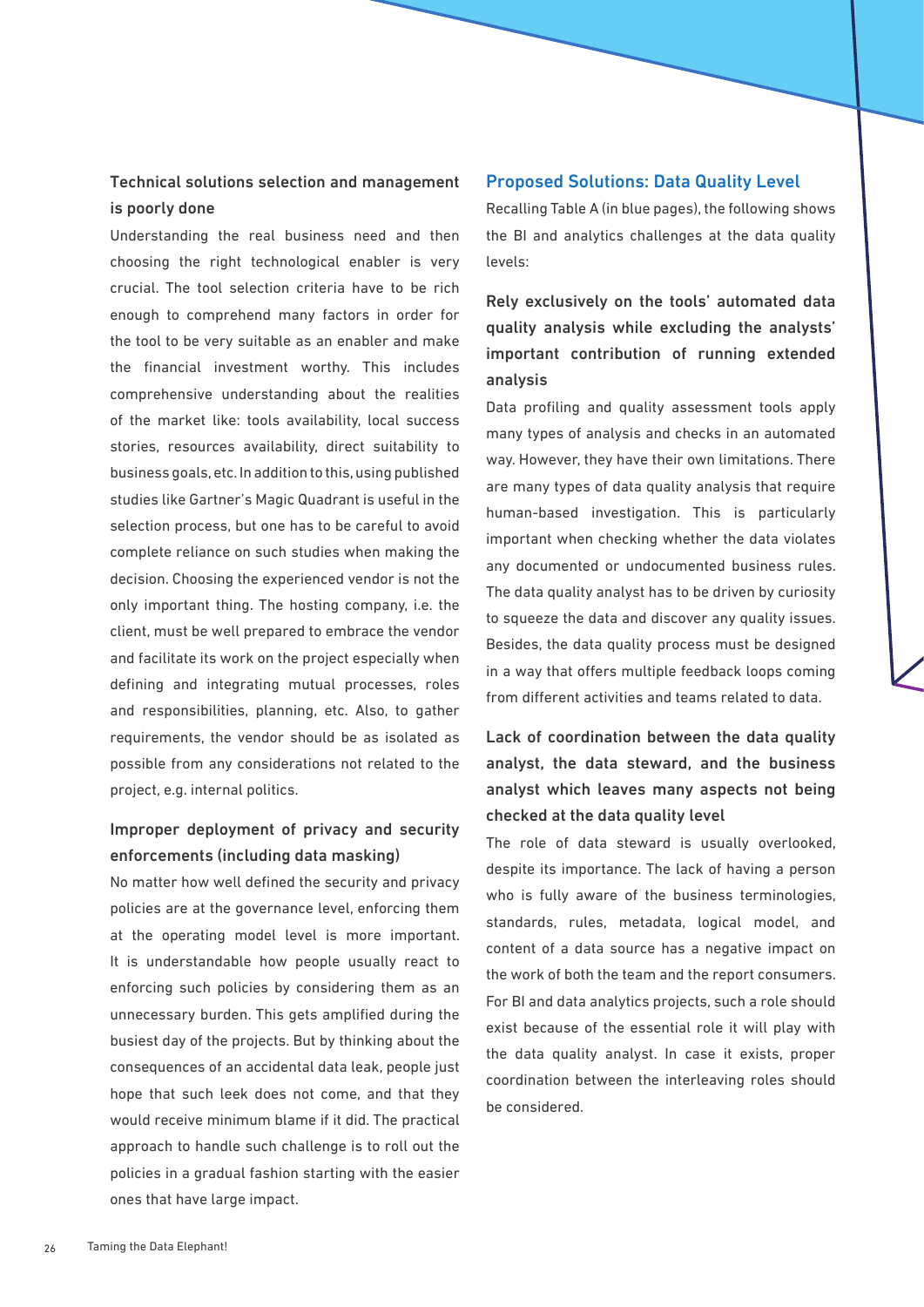#### Improper use of tools to detect any change/update in the data quality of the reacquired data (including full snapshot or deltas)

With the existence of human factor at the data entry level along with constant changes in some business aspects of a company, data quality would always face challenges. The tools and processes deployed for maintaining data quality must be configured to detect any change/update in the data quality of the periodically acquired data (including full snapshot or deltas). This could be extended also to have dimension and fact tables in the data warehouse to maintain the data quality changes. This is important to keep track of the quality of data.

#### Lack of proper measures (KPIs)

Data quality must be quantified and measured in order to make proper estimations about the deliverables accuracy, i.e. BI reports accuracy. Moreover, with being able to measure it, the data cleansing and quality enhancement efforts would be evaluated. Almost all data quality tools come with a set of KPIs to measure the data quality score. Depending on the nature of available data and the level of depth required to measure the data quality, sometimes such KPIs are not sufficient. As a result, it is important to define the set of needed KPIs to monitor the progress of the data quality enhancements.

#### Not being aware of the scope of data quality issues and techniques

Data quality analysis covers many techniques and cases, and it is not as simple as many would assume. It is always advised to understand scope of analysis needed to achieve best results, because this analysis requires resources and time. Prior to launching the BI project, and during the as-is phase, the data quality enhancements scope must be defined. Check the end of the paper for additional resources on this.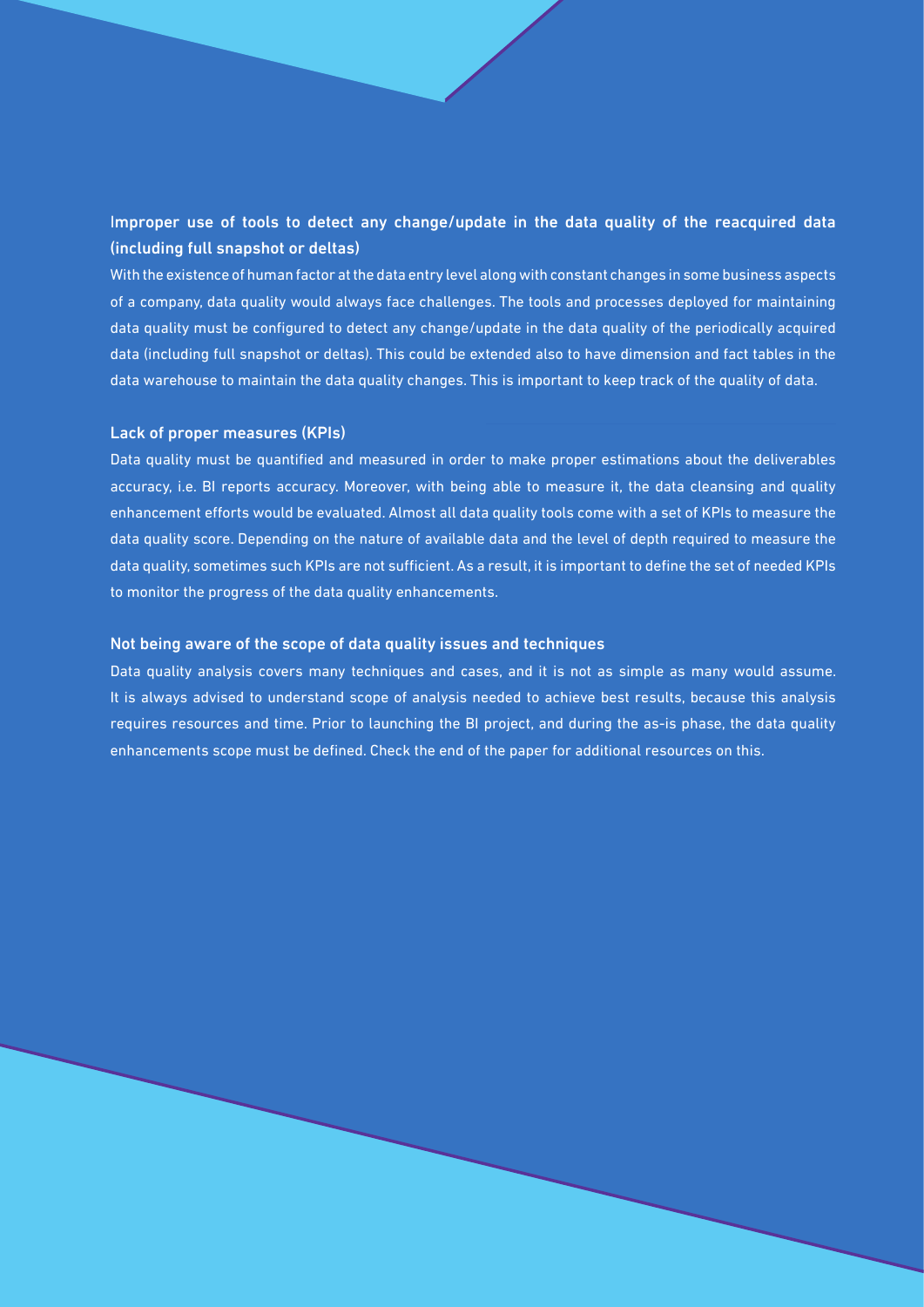#### **Conclusion**

BI and data analytics projects generally span the IT and business teams, and this creates a unique set of challenges. These challenges were grouped and discussed in this white paper according to the levels in which they exist, i.e. at the strategy, governance, operating model, and data quality levels. Special emphasis was given to the challenges resulting from the lack of effective data culture and proper data ownership programs in such projects. This white paper discussed many approaches to handle such challenges and demonstrated how essential it is to treat data as an asset while adopting a holistic, comprehensive, and end-to-end data management framework.

To practically actualize a data management practice in your organization, It is recommended to check out the below high-level rough plan (please do not take the milestones literally, as they depend heavily on a myriad of factors. This list is not intended to be an exhaustive one):

- [0 30 Days]: Complete a maturity assessment, Develop the data strategy, and Develop highlevel program plan.
- [30 60 Days]: Identify key initiatives (part of data strategy), Establish the initial Data Governance (including organization roles and responsibilities with stewardship roles), and Develop the highlevel Data Architecture.
- [60 to 90-100 Days]: Develop the detailed implementation roadmap (part of data strategy), Identify and recruit team leaders, and Identify information.

#### Additional Resources:

You may directly contact us if you are interested in getting the following additional resources:

- A detailed list of Data Quality KPIs
- Comprehensive Data Quality Assessment techniques
- Glossary of the key terms in BI and Data Analytics

#### References

- DAMA International. The DAMA Guide to the Data Management Body of Knowledge (DAMA-DMBOK). February 22, 2010. Technics Publications.
- Method for an Integrated Knowledge Environment MIKE2.0, http://mike2.openmethodology.org
- Danette McGilvray, Executing Data Quality Projects: Ten Steps to Quality Data and Trusted Information (1 edition). July 25, 2008. Morgan Kaufmann.
- John Ladley, Making Enterprise Information Management (EIM) Work for Business. July 3, 2010. Morgan Kaufmann.
- CMMI Institute. Data Management Maturity (DMM) Model V1.0. August, 2014. CMMI Institute.
- Frank Buytendijk, Ted Friedman, Mark A. Beyer. Introduction to Gartner's Information Capabilities Framework. 6 June 2014. Gartner.
- Robert Laberge. The Data Warehouse Mentor: Practical Data Warehouse and Business Intelligence Insights. May 12th 2011. McGraw-Hill/Osborne Media.
- Steve Hoberman, Donna Burbank and Chris Bradley. Data Modeling for the Business: A Handbook for Aligning the Business with IT using High-Level Data Models, First Edition. 2009. Technics Publications.
- David Newman, Debra Logan. First 100 Days: Enterprise Information Management Initiatives. December 4th 2009. Gartner.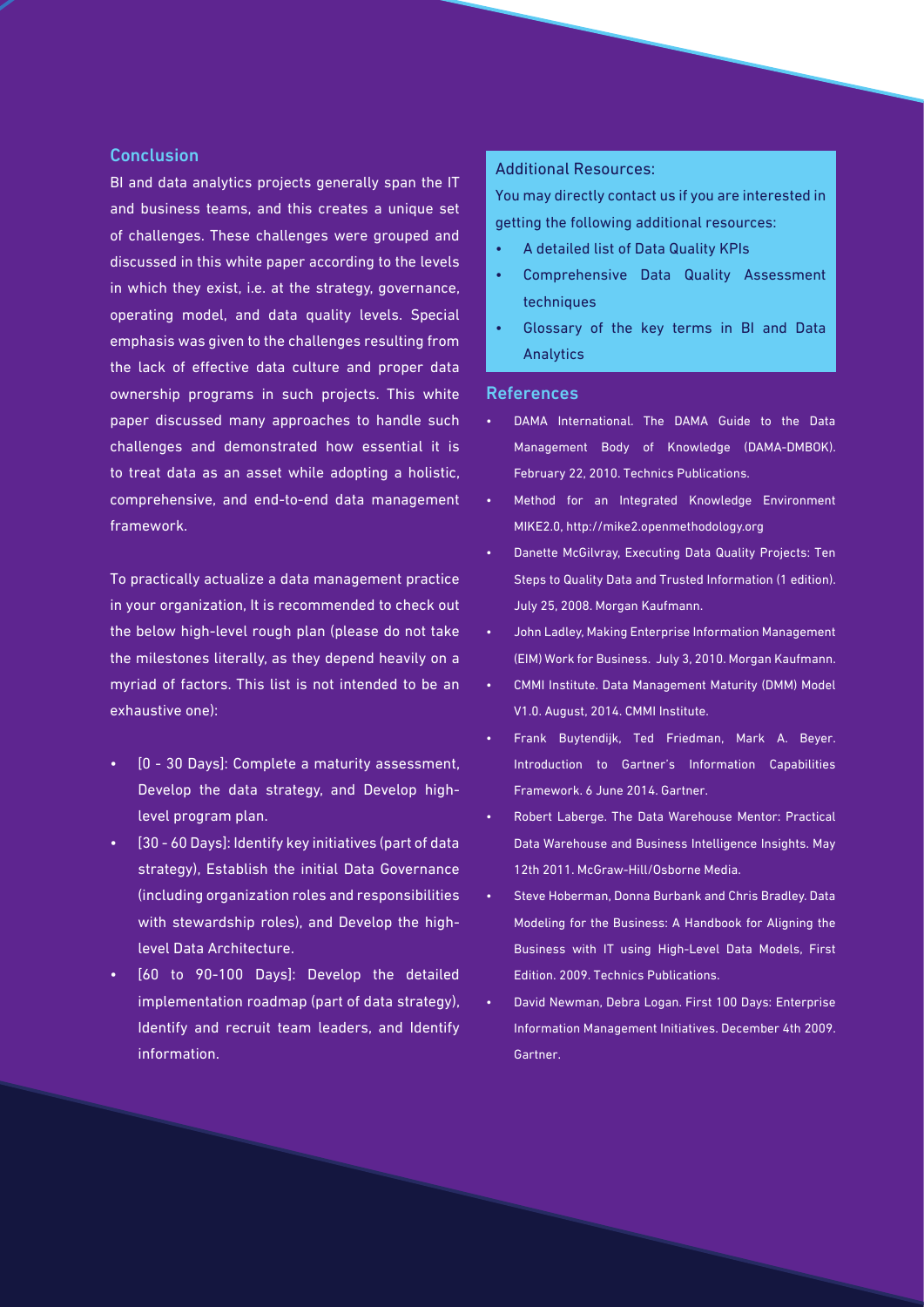### TAMING THE DATA ELEPHANT!

#### DATA CONSULTATION GROUP 2016

WAEL ALALWANI | ZAHER ALHAJ HUSSEIN walalwani@elm.sa zhussein@elm.sa